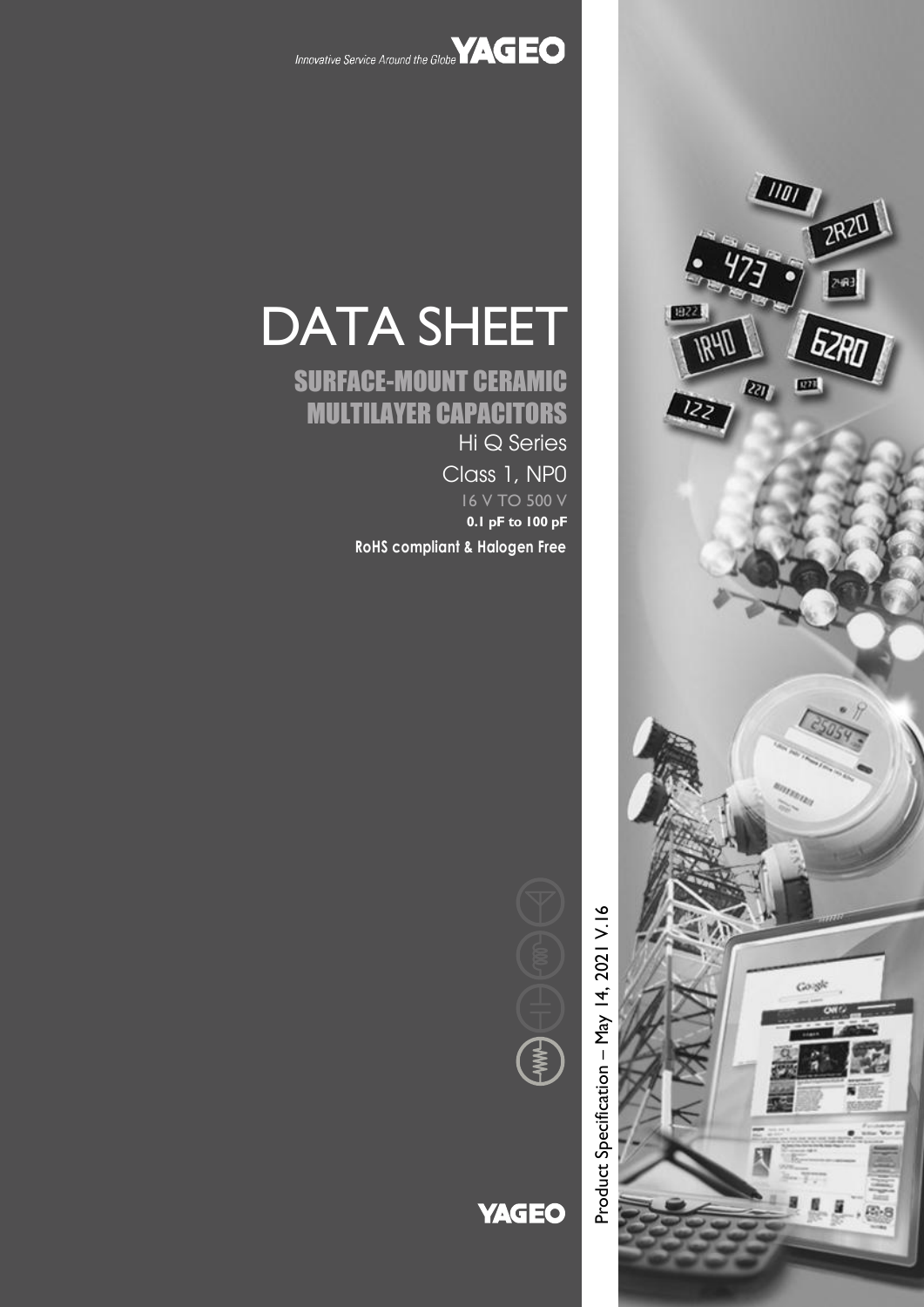

2  $\overline{13}$ 

#### 4SCOPE

This specification describes NP0 series chip capacitors with leadfree terminations.

#### **APPLICATIONS**

- Consumer electronics for example
	- Tuners
	- Television receivers
	- All types of cameras
- Telecommunications
- Data processing

#### FEATURES

- Supplied in tape on reel
- Nickel-barrier end termination
- RoHS compliant
- Halogen Free compliant

#### ORDERING INFORMATION - GLOBAL PART NUMBER, PHYCOMP

#### CTC & 12NC

All part numbers are identified by the series, size, tolerance, TC material, packing style, voltage, process code, termination and capacitance value.

## **YAGEO/ PHYCOMP BRAND ordering code**

### **GLOBAL PART NUMBER (PREFERRED)**

| CQ XXXX X X NPO X BN XXX |  |     |  |     |
|--------------------------|--|-----|--|-----|
| $(1)$ $(2)$ $(3)$        |  | (4) |  | (5) |

#### (1) SIZE – INCH BASED (METRIC)

0201 (0603) 0402 (1005) 0603 (1608) 0805 (2012)

#### (2) TOLERANCE

| 0.1pF             |
|-------------------|
| $B = \pm 0.1$ pF  |
| 0.2pF to 2.0 pF   |
| $A = \pm 0.05$ pF |
| $B = \pm 0.1$ pF  |
| $C = \pm 0.25$ pF |
| 2.1pF to 5.0pF    |
| $A = \pm 0.05$ pF |
| $B = \pm 0.1$ pF  |
| $C = \pm 0.25$ pF |
| $D = \pm 0.5$ pF  |
| 5.1pF to 9.9pF    |
| $B = \pm 0.1$ pF  |
| $C = \pm 0.25$ pF |
| $D = \pm 0.5$ pF  |
| 10pF and over     |
| $F = \pm 1\%$     |
| $G = \pm 2\%$     |
|                   |

- 
- $J = \pm 5\%$

#### (3) PACKING STYLE

- R = Paper/PE taping reel; Reel 7 inch
- P = Paper/PE taping reel; Reel 13 inch

#### (4) RATED VOLTAGE

| $7 = 16V$  | $0 = 100V$ | $B = 500V$ |
|------------|------------|------------|
| $8 = 25$ V | $A = 200V$ |            |
| $9 = 50 V$ | $Y = 250V$ |            |

#### (5) CAPACITANCE VALUE

2 significant digits + number of zeros

 $\overline{\phantom{a}}$  . 121  $\overline{\phantom{a}}$  121  $\overline{\phantom{a}}$  121  $\overline{\phantom{a}}$  121  $\overline{\phantom{a}}$  121  $\overline{\phantom{a}}$ 

The 3rd digit signifies the multiplying factor, and letter R is decimal point

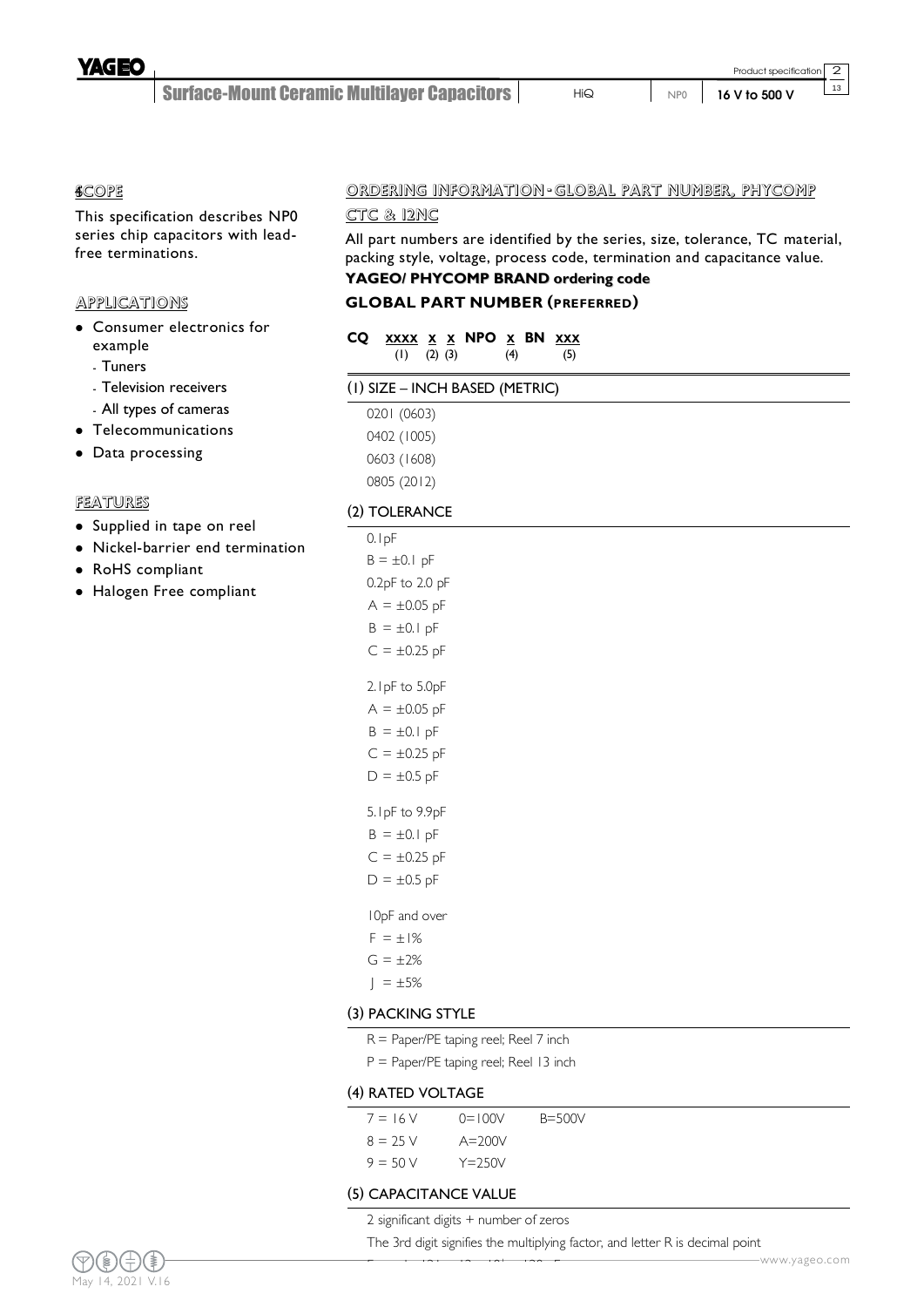**YAGEC** 

#### **CONSTRUCTION**

The capacitor consists of a rectangular block of ceramic dielectric in which a number of interleaved metal electrodes are contained. This structure gives rise to a high capacitance per unit volume.

The inner electrodes are connected to the two end terminations and finally covered with a layer of plated tin (NiSn). The terminations are lead-free. A cross section of the structure is shown in Fig.1.



#### **OUTLINES**

#### DIMENSION

| —Table I    |                | For outlines see fig. 2 |              |                    |            |      |
|-------------|----------------|-------------------------|--------------|--------------------|------------|------|
| <b>TYPE</b> | $L_1$ (mm)     | W (mm)                  | T(MM)        | $L_2$ / $L_3$ (mm) | $L_4$ (mm) |      |
|             |                |                         |              | min.               | max.       | min. |
| 0201        | $0.6 \pm 0.03$ | $0.3 \pm 0.03$          |              | 0.10               | 0.20       | 0.20 |
| 0402        | $1.0 \pm 0.05$ | $0.5 \pm 0.05$          | Refer to     | 0.15               | 0.30       | 0.40 |
| 0603        | $1.6 \pm 0.10$ | $0.8 \pm 0.10$          | table 2 to 5 | 0.20               | 0.60       | 0.40 |
| 0805        | $2.0 \pm 0.20$ | $1.25 \pm 0.20$         |              | 0.25               | 0.75       | 0.55 |

### *MBB211* T  $L_4$  $L_1$  $L_2$   $\longleftarrow$   $L_4$   $\longrightarrow$   $L_3$ W For dimension see Table 1 -Fig. 2 Surface mounted multilayer ceramic capacitor dimension

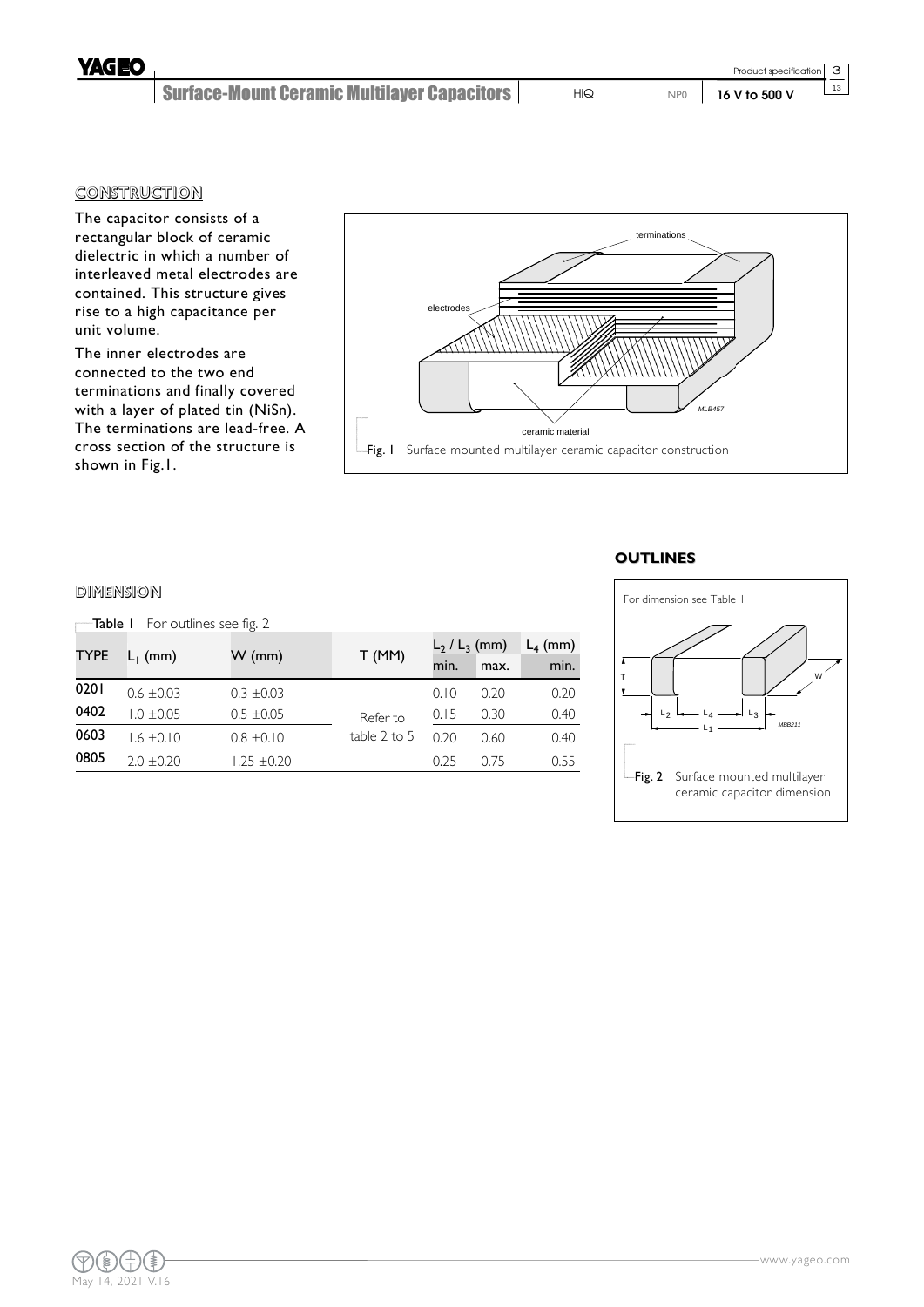Product specification 4

13

#### CAPACITANCE RANGE & THICKNESS FOR NP0

|  | $\blacksquare$ Table 2 Sizes from 0201 to 0402 |
|--|------------------------------------------------|
|--|------------------------------------------------|

| CAP.              | 0201           |                | 0402           |                                                                  |                | CAP.              | 0201           |                | 0402           |                                                                  |                |
|-------------------|----------------|----------------|----------------|------------------------------------------------------------------|----------------|-------------------|----------------|----------------|----------------|------------------------------------------------------------------|----------------|
|                   | 25/50V         | 100V           | 50V            | 100V                                                             | 250V           |                   | 25/50V         | 100V           | 50V            | 100V                                                             | 250V           |
| $0.1$ pF          |                |                |                | $0.3\pm0.03$ $0.3\pm0.03$ $0.5\pm0.05$ $0.5\pm0.05$ $0.5\pm0.05$ |                | $2.6$ pF          |                |                |                | $0.3\pm0.03$ $0.3\pm0.03$ $0.5\pm0.05$ $0.5\pm0.05$ $0.5\pm0.05$ |                |
| $0.2$ pF          | $0.3 \pm 0.03$ | $0.3 \pm 0.03$ | $0.5 \pm 0.05$ | $0.5 \pm 0.05$                                                   | $0.5 \pm 0.05$ | 2.7 pF            | $0.3 \pm 0.03$ | $0.3 \pm 0.03$ | $0.5 \pm 0.05$ | $0.5 \pm 0.05$                                                   | $0.5 \pm 0.05$ |
| $0.3$ pF          | $0.3 \pm 0.03$ | $0.3 \pm 0.03$ | $0.5 \pm 0.05$ | $0.5 \pm 0.05$                                                   | $0.5 \pm 0.05$ | $2.8$ pF          | $0.3 \pm 0.03$ | $0.3 \pm 0.03$ | $0.5 \pm 0.05$ | $0.5 \pm 0.05$                                                   | $0.5 \pm 0.05$ |
| $0.4$ pF          | $0.3 \pm 0.03$ | $0.3 \pm 0.03$ | $0.5 \pm 0.05$ | $0.5 \pm 0.05$                                                   | $0.5 \pm 0.05$ | $2.9$ pF          | $0.3 \pm 0.03$ | $0.3 \pm 0.03$ | $0.5 \pm 0.05$ | $0.5 \pm 0.05$                                                   | $0.5 \pm 0.05$ |
| $0.5$ pF          | $0.3 \pm 0.03$ | $0.3 \pm 0.03$ | $0.5 \pm 0.05$ | $0.5 \pm 0.05$                                                   | $0.5 \pm 0.05$ | 3.0 <sub>pF</sub> | $0.3 \pm 0.03$ | $0.3 \pm 0.03$ | $0.5 \pm 0.05$ | $0.5 \pm 0.05$                                                   | $0.5 \pm 0.05$ |
| $0.6$ pF          | $0.3 \pm 0.03$ | $0.3 \pm 0.03$ | $0.5 \pm 0.05$ | $0.5 \pm 0.05$                                                   | $0.5 \pm 0.05$ | $3.1$ pF          | $0.3 \pm 0.03$ | $0.3 \pm 0.03$ | $0.5 \pm 0.05$ | $0.5 \pm 0.05$                                                   | $0.5 \pm 0.05$ |
| $0.7$ pF          | $0.3 \pm 0.03$ | $0.3 \pm 0.03$ | $0.5 \pm 0.05$ | $0.5 \pm 0.05$                                                   | $0.5 \pm 0.05$ | $3.2$ pF          | $0.3 \pm 0.03$ | $0.3 \pm 0.03$ | $0.5 \pm 0.05$ | $0.5 \pm 0.05$                                                   | $0.5 \pm 0.05$ |
| $0.8$ pF          | $0.3 \pm 0.03$ | $0.3 \pm 0.03$ | $0.5 \pm 0.05$ | $0.5 \pm 0.05$                                                   | $0.5 \pm 0.05$ | $3.3$ pF          | $0.3 \pm 0.03$ | $0.3 \pm 0.03$ | $0.5 \pm 0.05$ | $0.5 \pm 0.05$                                                   | $0.5 \pm 0.05$ |
| 0.9 <sub>pF</sub> | $0.3 \pm 0.03$ | $0.3 \pm 0.03$ | $0.5 \pm 0.05$ | $0.5 \pm 0.05$                                                   | $0.5 \pm 0.05$ | 3.4 pF            | $0.3 \pm 0.03$ | $0.3 \pm 0.03$ | $0.5 \pm 0.05$ | $0.5 \pm 0.05$                                                   | $0.5 \pm 0.05$ |
| 1.0 <sub>pF</sub> | $0.3 \pm 0.03$ | $0.3 \pm 0.03$ | $0.5 \pm 0.05$ | $0.5 \pm 0.05$                                                   | $0.5 \pm 0.05$ | $3.5$ pF          | $0.3 \pm 0.03$ | $0.3 \pm 0.03$ | $0.5 \pm 0.05$ | $0.5 \pm 0.05$                                                   | $0.5 \pm 0.05$ |
| $ I $ pF          | $0.3 \pm 0.03$ | $0.3 \pm 0.03$ | $0.5 \pm 0.05$ | $0.5 \pm 0.05$                                                   | $0.5 \pm 0.05$ | 3.6 <sub>pF</sub> | $0.3 \pm 0.03$ | $0.3 \pm 0.03$ | $0.5 \pm 0.05$ | $0.5 \pm 0.05$                                                   | $0.5 \pm 0.05$ |
| $1.2$ pF          | $0.3 \pm 0.03$ | $0.3 \pm 0.03$ | $0.5 \pm 0.05$ | $0.5 \pm 0.05$                                                   | $0.5 \pm 0.05$ | 3.7 pF            | $0.3 \pm 0.03$ | $0.3 \pm 0.03$ | $0.5 \pm 0.05$ | $0.5 \pm 0.05$                                                   | $0.5 \pm 0.05$ |
| $1.3$ pF          | $0.3 \pm 0.03$ | $0.3 \pm 0.03$ | $0.5 \pm 0.05$ | $0.5 \pm 0.05$                                                   | $0.5 \pm 0.05$ | 3.8 <sub>pF</sub> | $0.3 \pm 0.03$ | $0.3 \pm 0.03$ | $0.5 \pm 0.05$ | $0.5 \pm 0.05$                                                   | $0.5 \pm 0.05$ |
| $1.4$ pF          | $0.3 \pm 0.03$ | $0.3 \pm 0.03$ | $0.5 \pm 0.05$ | $0.5 \pm 0.05$                                                   | $0.5 \pm 0.05$ | 3.9 pF            | $0.3 \pm 0.03$ | $0.3 \pm 0.03$ | $0.5 \pm 0.05$ | $0.5 \pm 0.05$                                                   | $0.5 \pm 0.05$ |
| $1.5$ pF          | $0.3 \pm 0.03$ | $0.3 \pm 0.03$ | $0.5 \pm 0.05$ | $0.5 \pm 0.05$                                                   | $0.5 \pm 0.05$ | 4.0 <sub>pF</sub> | $0.3 \pm 0.03$ | $0.3 \pm 0.03$ | $0.5 \pm 0.05$ | $0.5 \pm 0.05$                                                   | $0.5 \pm 0.05$ |
| $1.6$ pF          | $0.3 \pm 0.03$ | $0.3 \pm 0.03$ | $0.5 \pm 0.05$ | $0.5 \pm 0.05$                                                   | $0.5 \pm 0.05$ | 4.1 $pF$          | $0.3 \pm 0.03$ | $0.3 \pm 0.03$ | $0.5 \pm 0.05$ | $0.5 \pm 0.05$                                                   | $0.5 \pm 0.05$ |
| $1.7$ pF          | $0.3 \pm 0.03$ | $0.3 \pm 0.03$ | $0.5 \pm 0.05$ | $0.5 \pm 0.05$                                                   | $0.5 \pm 0.05$ | 4.2 pF            | $0.3 \pm 0.03$ | $0.3 \pm 0.03$ | $0.5 \pm 0.05$ | $0.5 \pm 0.05$                                                   | $0.5 \pm 0.05$ |
| $1.8$ pF          | $0.3 \pm 0.03$ | $0.3 \pm 0.03$ | $0.5 \pm 0.05$ | $0.5 \pm 0.05$                                                   | $0.5 \pm 0.05$ | $4.3$ pF          | $0.3 \pm 0.03$ | $0.3 \pm 0.03$ | $0.5 \pm 0.05$ | $0.5 \pm 0.05$                                                   | $0.5 \pm 0.05$ |
| 1.9 <sub>pF</sub> | $0.3 \pm 0.03$ | $0.3 \pm 0.03$ | $0.5 \pm 0.05$ | $0.5 \pm 0.05$                                                   | $0.5 \pm 0.05$ | 4.4 pF            | $0.3 \pm 0.03$ | $0.3 \pm 0.03$ | $0.5 \pm 0.05$ | $0.5 \pm 0.05$                                                   | $0.5 \pm 0.05$ |
| 2.0 <sub>pF</sub> | $0.3 \pm 0.03$ | $0.3 \pm 0.03$ | $0.5 \pm 0.05$ | $0.5 \pm 0.05$                                                   | $0.5 \pm 0.05$ | 4.5 pF            | $0.3 \pm 0.03$ | $0.3 \pm 0.03$ | $0.5 \pm 0.05$ | $0.5 \pm 0.05$                                                   | $0.5 \pm 0.05$ |
| $2.1$ pF          | $0.3 \pm 0.03$ | $0.3 \pm 0.03$ | $0.5 \pm 0.05$ | $0.5 \pm 0.05$                                                   | $0.5 \pm 0.05$ | 4.6 pF            | $0.3 \pm 0.03$ | $0.3 \pm 0.03$ | $0.5 \pm 0.05$ | $0.5 \pm 0.05$                                                   | $0.5 \pm 0.05$ |
| $2.2$ pF          | $0.3 \pm 0.03$ | $0.3 \pm 0.03$ | $0.5 \pm 0.05$ | $0.5 \pm 0.05$                                                   | $0.5 \pm 0.05$ | $4.7$ pF          | $0.3 \pm 0.03$ | $0.3 \pm 0.03$ | $0.5 \pm 0.05$ | $0.5 \pm 0.05$                                                   | $0.5 \pm 0.05$ |
| $2.3$ pF          | $0.3 \pm 0.03$ | $0.3 \pm 0.03$ | $0.5 \pm 0.05$ | $0.5 \pm 0.05$                                                   | $0.5 \pm 0.05$ | 4.8 pF            | $0.3 \pm 0.03$ | $0.3 \pm 0.03$ | $0.5 \pm 0.05$ | $0.5 \pm 0.05$                                                   | $0.5 \pm 0.05$ |
| 2.4 pF            | $0.3 \pm 0.03$ | $0.3 \pm 0.03$ | $0.5 \pm 0.05$ | $0.5 \pm 0.05$                                                   | $0.5 \pm 0.05$ | 4.9 pF            | $0.3 \pm 0.03$ | $0.3 \pm 0.03$ | $0.5 \pm 0.05$ | $0.5 \pm 0.05$                                                   | $0.5 \pm 0.05$ |
| $2.5$ pF          | $0.3 \pm 0.03$ | $0.3 \pm 0.03$ |                | $0.5 \pm 0.05$ $0.5 \pm 0.05$                                    | $0.5 \pm 0.05$ | 5.0 <sub>pF</sub> | $0.3 \pm 0.03$ | $0.3 \pm 0.03$ | $0.5 \pm 0.05$ | $0.5 \pm 0.05$                                                   | $0.5 \pm 0.05$ |
| Tape              | 8mm            |                | Tape Wid       | 8 <sub>mm</sub>                                                  |                | Tape Width        |                |                | 8mm            |                                                                  |                |

#### **NOTE**

Width

1. Values in shaded cells indicate thickness class in mm

th

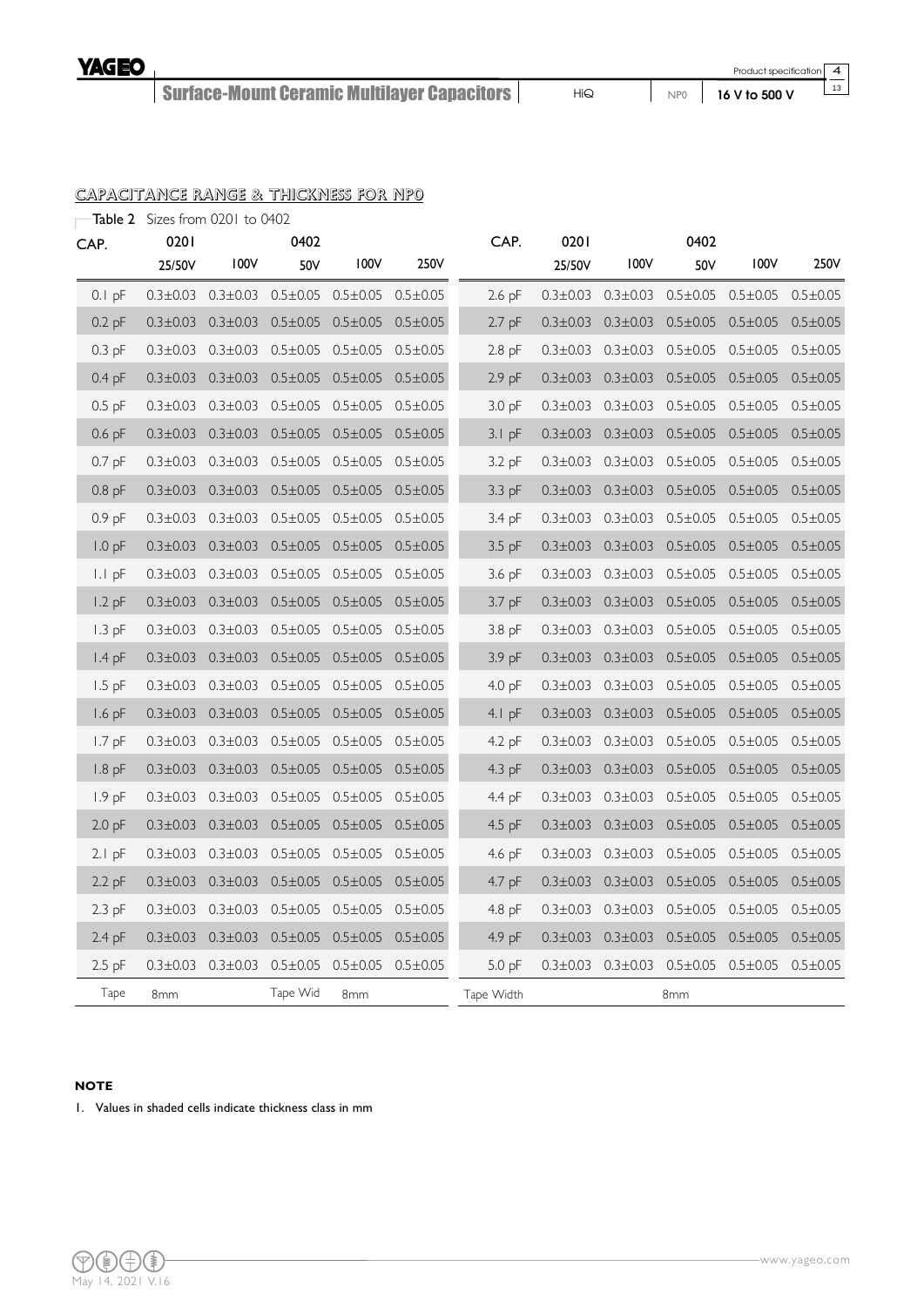#### **YAGEO**

## Surface-Mount Ceramic Multilayer Capacitors

Product specification

5  $\overline{13}$ 

HiQ NP0 **16 V to 500 V**

#### CAPACITANCE RANGE & THICKNESS FOR NP0

| CAP.               | 0201                                       |                | 0402                          |                |                | CAP.              | 0201                   |                                                                    | 0402           |                                              |                |
|--------------------|--------------------------------------------|----------------|-------------------------------|----------------|----------------|-------------------|------------------------|--------------------------------------------------------------------|----------------|----------------------------------------------|----------------|
|                    | 25/50V                                     | 100V           | 50V                           | 100V           | 250V           |                   | 25 / 50 V              | 100V                                                               | 50V            | 100V                                         | 250V           |
|                    | 5.1 pF $0.3 \pm 0.03$                      | $0.3 \pm 0.03$ | $0.5 \pm 0.05$                | $0.5 \pm 0.05$ | $0.5 \pm 0.05$ |                   |                        | 8.2 pF 0.3±0.03 0.3±0.03 0.5±0.05 0.5±0.05 0.5±0.05                |                |                                              |                |
| $5.2$ pF           | $0.3 \pm 0.03$                             | $0.3 \pm 0.03$ | $0.5 \pm 0.05$                | $0.5 \pm 0.05$ | $0.5 \pm 0.05$ | $8.3$ pF          |                        | $0.3\pm0.03$ $0.3\pm0.03$ $0.5\pm0.05$ $0.5\pm0.05$                |                |                                              | $0.5 \pm 0.05$ |
|                    | 5.3 pF $0.3 \pm 0.03$                      | $0.3 \pm 0.03$ | $0.5 \pm 0.05$                | $0.5 \pm 0.05$ | $0.5 \pm 0.05$ |                   |                        | 8.4 pF 0.3±0.03 0.3±0.03 0.5±0.05                                  |                | $0.5 \pm 0.05$                               | $0.5 \pm 0.05$ |
| $5.4$ pF           | $0.3 \pm 0.03$                             | $0.3 \pm 0.03$ | $0.5 \pm 0.05$                | $0.5 \pm 0.05$ | $0.5 \pm 0.05$ |                   |                        | 8.5 pF 0.3±0.03 0.3±0.03 0.5±0.05 0.5±0.05 0.5±0.05                |                |                                              |                |
|                    | 5.5 pF 0.3±0.03 0.3±0.03                   |                | $0.5 \pm 0.05$                | $0.5 \pm 0.05$ | $0.5 \pm 0.05$ |                   |                        | 8.6 pF 0.3±0.03 0.3±0.03 0.5±0.05 0.5±0.05 0.5±0.05                |                |                                              |                |
| 5.6 <sub>D</sub> F | $0.3 \pm 0.03$ $0.3 \pm 0.03$              |                | $0.5 \pm 0.05$                | $0.5 \pm 0.05$ | $0.5 \pm 0.05$ | 8.7 pF            |                        | $0.3\pm0.03$ $0.3\pm0.03$ $0.5\pm0.05$ $0.5\pm0.05$ $0.5\pm0.05$   |                |                                              |                |
| $5.7$ pF           | $0.3 \pm 0.03$ $0.3 \pm 0.03$              |                | $0.5 \pm 0.05$                | $0.5 \pm 0.05$ | $0.5 \pm 0.05$ | 8.8pF             |                        | $0.3\pm0.03$ $0.3\pm0.03$ $0.5\pm0.05$ $0.5\pm0.05$                |                |                                              | $0.5 \pm 0.05$ |
| $5.8$ pF           | $0.3 \pm 0.03$ $0.3 \pm 0.03$              |                | $0.5 \pm 0.05$                | $0.5 \pm 0.05$ | $0.5 \pm 0.05$ | 8.9 <sub>pF</sub> |                        | $0.3\pm0.03$ $0.3\pm0.03$ $0.5\pm0.05$ $0.5\pm0.05$ $0.5\pm0.05$   |                |                                              |                |
| $5.9$ pF           | $0.3 \pm 0.03$                             | $0.3 \pm 0.03$ | $0.5 \pm 0.05$                | $0.5 \pm 0.05$ | $0.5 \pm 0.05$ | 9.0 <sub>pF</sub> |                        | $0.3\pm0.03$ $0.3\pm0.03$ $0.5\pm0.05$ $0.5\pm0.05$                |                |                                              | $0.5 \pm 0.05$ |
| $6.0$ pF           | $0.3 \pm 0.03$ $0.3 \pm 0.03$              |                | $0.5 \pm 0.05$                | $0.5 \pm 0.05$ | $0.5 \pm 0.05$ | 9. I pF           |                        | $0.3\pm0.03$ $0.3\pm0.03$ $0.5\pm0.05$ $0.5\pm0.05$ $0.5\pm0.05$   |                |                                              |                |
| $6.1$ pF           | $0.3 \pm 0.03$                             | $0.3 \pm 0.03$ | $0.5 \pm 0.05$                | $0.5 \pm 0.05$ | $0.5 \pm 0.05$ | $9.2$ pF          | $0.3 \pm 0.03$         | $0.3 \pm 0.03$                                                     | $0.5 \pm 0.05$ | $0.5 \pm 0.05$                               | $0.5 \pm 0.05$ |
|                    | 6.2 pF $0.3 \pm 0.03$ $0.3 \pm 0.03$       |                | $0.5 \pm 0.05$                | $0.5 \pm 0.05$ | $0.5 \pm 0.05$ |                   |                        | 9.3 pF 0.3±0.03 0.3±0.03 0.5±0.05 0.5±0.05 0.5±0.05                |                |                                              |                |
| $6.3$ pF           | $0.3 \pm 0.03$                             | $0.3 \pm 0.03$ | $0.5 \pm 0.05$                | $0.5 \pm 0.05$ | $0.5 \pm 0.05$ | $9.4$ pF          |                        | $0.3\pm0.03$ $0.3\pm0.03$ $0.5\pm0.05$                             |                | $0.5 \pm 0.05$                               | $0.5 \pm 0.05$ |
|                    | 6.4 pF $0.3 \pm 0.03$ $0.3 \pm 0.03$       |                | $0.5 \pm 0.05$                | $0.5 \pm 0.05$ | $0.5 \pm 0.05$ |                   |                        | 9.5 pF 0.3±0.03 0.3±0.03 0.5±0.05 0.5±0.05 0.5±0.05                |                |                                              |                |
| $6.5$ pF           | $0.3 \pm 0.03$                             | $0.3 \pm 0.03$ | $0.5 \pm 0.05$                | $0.5 \pm 0.05$ | $0.5 \pm 0.05$ | $9.6$ pF          |                        | $0.3\pm0.03$ $0.3\pm0.03$ $0.5\pm0.05$ $0.5\pm0.05$                |                |                                              | $0.5 \pm 0.05$ |
| $6.6$ pF           | $0.3 \pm 0.03$ $0.3 \pm 0.03$              |                | $0.5 \pm 0.05$                | $0.5 \pm 0.05$ | $0.5 \pm 0.05$ |                   |                        | 9.7 pF $0.3 \pm 0.03$ $0.3 \pm 0.03$ $0.5 \pm 0.05$ $0.5 \pm 0.05$ |                |                                              | $0.5 \pm 0.05$ |
|                    | 6.7 pF $0.3 \pm 0.03$                      | $0.3 \pm 0.03$ | $0.5 \pm 0.05$                | $0.5 \pm 0.05$ | $0.5 \pm 0.05$ |                   |                        | 9.8 pF 0.3±0.03 0.3±0.03 0.5±0.05 0.5±0.05                         |                |                                              | $0.5 \pm 0.05$ |
| $6.8$ pF           | $0.3 \pm 0.03$                             | $0.3 \pm 0.03$ | $0.5 \pm 0.05$                | $0.5 \pm 0.05$ | $0.5 \pm 0.05$ |                   |                        | 9.9 pF 0.3±0.03 0.3±0.03 0.5±0.05 0.5±0.05                         |                |                                              | $0.5 \pm 0.05$ |
| $6.9$ pF           | $0.3 \pm 0.03$                             | $0.3 \pm 0.03$ | $0.5 \pm 0.05$                | $0.5 \pm 0.05$ | $0.5 \pm 0.05$ |                   |                        | IO pF 0.3±0.03 0.3±0.03 0.5±0.05 0.5±0.05                          |                |                                              | $0.5 \pm 0.05$ |
| $7.0 \text{ pF}$   | $0.3 \pm 0.03$                             | $0.3 \pm 0.03$ | $0.5 \pm 0.05$                | $0.5 \pm 0.05$ | $0.5 \pm 0.05$ |                   | 12 pF 0.3±0.03         |                                                                    |                | $0.5 \pm 0.05$ $0.5 \pm 0.05$                | $0.5 \pm 0.05$ |
| $7.1$ pF           | $0.3 \pm 0.03$                             | $0.3 \pm 0.03$ | $0.5 \pm 0.05$                | $0.5 \pm 0.05$ | $0.5 \pm 0.05$ |                   | 15 pF $0.3 \pm 0.03$   |                                                                    |                | $0.5 \pm 0.05$ $0.5 \pm 0.05$ $0.5 \pm 0.05$ |                |
| $7.2$ pF           | $0.3 \pm 0.03$ $0.3 \pm 0.03$              |                | $0.5 \pm 0.05$                | $0.5 \pm 0.05$ | $0.5 \pm 0.05$ |                   | $18$ pF $0.3 \pm 0.03$ |                                                                    |                | $0.5 \pm 0.05$ $0.5 \pm 0.05$ $0.5 \pm 0.05$ |                |
|                    | 7.3 pF 0.3±0.03 0.3±0.03                   |                | $0.5 \pm 0.05$                | $0.5 \pm 0.05$ | $0.5 \pm 0.05$ |                   | 22 pF $0.3 \pm 0.03$   |                                                                    |                | $0.5 \pm 0.05$ $0.5 \pm 0.05$ $0.5 \pm 0.05$ |                |
|                    | 7.4 pF $0.3 \pm 0.03$                      | $0.3 \pm 0.03$ | $0.5 \pm 0.05$                | $0.5 \pm 0.05$ | $0.5 \pm 0.05$ |                   | 27 pF 0.3±0.03         |                                                                    |                | $0.5 \pm 0.05$ $0.5 \pm 0.05$ $0.5 \pm 0.05$ |                |
|                    | 7.5 pF $0.3 \pm 0.03$ $0.3 \pm 0.03$       |                | $0.5 \pm 0.05$ $0.5 \pm 0.05$ |                | $0.5 \pm 0.05$ |                   | 33 pF 0.3±0.03         |                                                                    |                | $0.5 \pm 0.05$ $0.5 \pm 0.05$ $0.5 \pm 0.05$ |                |
|                    | 7.6 pF 0.3±0.03 0.3±0.03                   |                | $0.5 \pm 0.05$                | $0.5 \pm 0.05$ | $0.5 \pm 0.05$ |                   | 39 pF 0.3±0.03         |                                                                    |                | $0.5 \pm 0.05$ $0.5 \pm 0.05$ $0.5 \pm 0.05$ |                |
|                    | 7.7 pF 0.3±0.03 0.3±0.03                   |                | $0.5 \pm 0.05$                | $0.5 \pm 0.05$ | $0.5 \pm 0.05$ | 47 pF             |                        |                                                                    |                | $0.5 \pm 0.05$ $0.5 \pm 0.05$ $0.5 \pm 0.05$ |                |
|                    | 7.8 pF 0.3±0.03                            | $0.3 \pm 0.03$ | $0.5 \pm 0.05$                | $0.5 \pm 0.05$ | $0.5 \pm 0.05$ | 56 pF             |                        |                                                                    |                | $0.5 \pm 0.05$ $0.5 \pm 0.05$                | $0.5 \pm 0.05$ |
|                    | 7.9 pF 0.3±0.03 0.3±0.03                   |                | $0.5 \pm 0.05$                | $0.5 \pm 0.05$ | $0.5 \pm 0.05$ | 68 pF             |                        |                                                                    |                | $0.5 \pm 0.05$ $0.5 \pm 0.05$ $0.5 \pm 0.05$ |                |
|                    | 8.0 pF 0.3±0.03 0.3±0.03                   |                | $0.5 \pm 0.05$                | $0.5 \pm 0.05$ | $0.5 \pm 0.05$ | 82 pF             |                        |                                                                    |                | $0.5 \pm 0.05$ $0.5 \pm 0.05$ $0.5 \pm 0.05$ |                |
|                    | 8.1 pF 0.3±0.03 0.3±0.03 0.5±0.05 0.5±0.05 |                |                               |                | $0.5 \pm 0.05$ | 100 pF            |                        |                                                                    |                | $0.5 \pm 0.05$ $0.5 \pm 0.05$ $0.5 \pm 0.05$ |                |
| Tape Width         |                                            |                | 8mm                           |                |                | Tape Width        |                        |                                                                    | 8mm            |                                              |                |

#### **NOTE**

Values in shaded cells indicate thickness class in mm

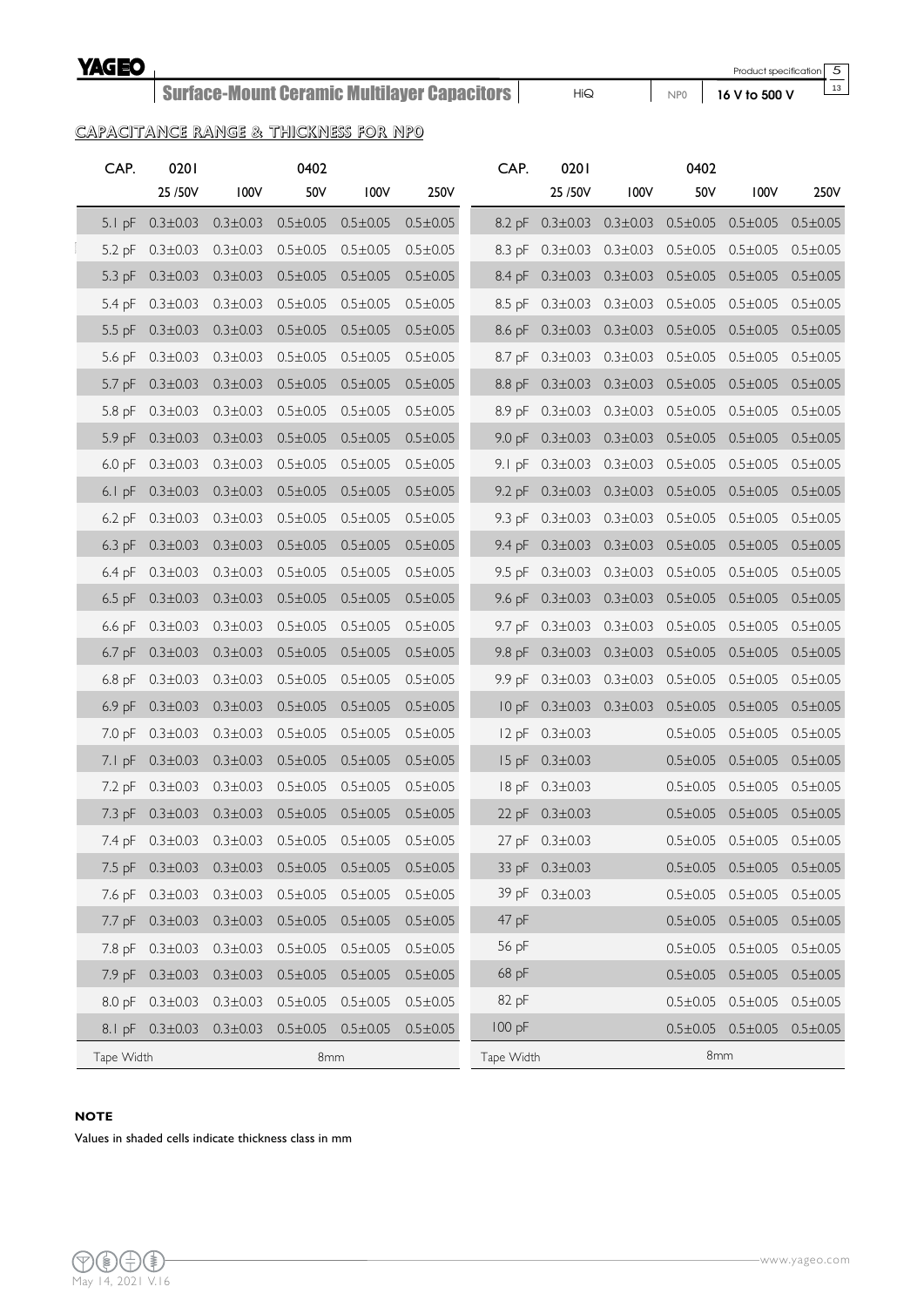HiQ NP0 **16 V to 500 V**

6 13

#### CAPACITANCE RANGE & THICKNESS FOR NP0

Table 4 Sizes from 0603 to 0805

| CAP. |            | 0603          |               | 0805          |               |                | CAP.              | 0603          |               | 0805          |               |                |
|------|------------|---------------|---------------|---------------|---------------|----------------|-------------------|---------------|---------------|---------------|---------------|----------------|
|      |            | 50V           | 100/250V      | 50V           | 100/250V      | 500V           |                   | 50V           | 100/250V      | 50V           | 100/250V      | 500V           |
|      | $0.1$ pF   | $0.8 + 0.1$   | $0.8 + 0.1$   |               |               |                | $2.6$ pF          | $0.8 + 0.1$   | $0.8 \pm 0.1$ | $0.6 \pm 0.1$ | $0.6 \pm 0.1$ | $0.85 \pm 0.1$ |
|      | $0.2$ pF   | $0.8 + 0.1$   | $0.8 + 0.1$   | $0.6 \pm 0.1$ | $0.6 \pm 0.1$ | $0.85 \pm 0.1$ | $2.7$ pF          | $0.8 \pm 0.1$ | $0.8 \pm 0.1$ | $0.6 \pm 0.1$ | $0.6 \pm 0.1$ | $0.85 \pm 0.1$ |
|      | $0.3$ pF   | $0.8 + 0.1$   | $0.8 + 0.1$   | $0.6 \pm 0.1$ | $0.6 \pm 0.1$ | $0.85 \pm 0.1$ | $2.8$ pF          | $0.8 \pm 0.1$ | $0.8 + 0.1$   | $0.6 \pm 0.1$ | $0.6 \pm 0.1$ | $0.85 \pm 0.1$ |
|      | $0.4$ pF   | $0.8 \pm 0.1$ | $0.8 + 0.1$   | $0.6 \pm 0.1$ | $0.6 \pm 0.1$ | $0.85 \pm 0.1$ | $2.9$ pF          | $0.8 \pm 0.1$ | $0.8 \pm 0.1$ | $0.6 \pm 0.1$ | $0.6 \pm 0.1$ | $0.85 \pm 0.1$ |
|      | $0.5$ pF   | $0.8 \pm 0.1$ | $0.8 + 0.1$   | $0.6 \pm 0.1$ | $0.6 \pm 0.1$ | $0.85 \pm 0.1$ | 3.0 <sub>pF</sub> | $0.8 \pm 0.1$ | $0.8 \pm 0.1$ | $0.6 \pm 0.1$ | $0.6 \pm 0.1$ | $0.85 \pm 0.1$ |
|      | $0.6$ pF   | $0.8 + 0.1$   | $0.8 + 0.1$   | $0.6 \pm 0.1$ | $0.6 \pm 0.1$ | $0.85 \pm 0.1$ | $3.1$ pF          | $0.8 \pm 0.1$ | $0.8 \pm 0.1$ | $0.6 \pm 0.1$ | $0.6 \pm 0.1$ | $0.85 \pm 0.1$ |
|      | $0.7$ pF   | $0.8 + 0.1$   | $0.8 + 0.1$   | $0.6 \pm 0.1$ | $0.6 \pm 0.1$ | $0.85 \pm 0.1$ | 3.2 pF            | $0.8 \pm 0.1$ | $0.8 + 0.1$   | $0.6 \pm 0.1$ | $0.6 \pm 0.1$ | $0.85 \pm 0.1$ |
|      | $0.8$ pF   | $0.8 + 0.1$   | $0.8 \pm 0.1$ | $0.6 \pm 0.1$ | $0.6 \pm 0.1$ | $0.85 \pm 0.1$ | $3.3$ pF          | $0.8 \pm 0.1$ | $0.8 + 0.1$   | $0.6 \pm 0.1$ | $0.6 \pm 0.1$ | $0.85 \pm 0.1$ |
|      | $0.9$ pF   | $0.8 + 0.1$   | $0.8 + 0.1$   | $0.6 \pm 0.1$ | $0.6 \pm 0.1$ | $0.85 \pm 0.1$ | 3.4 pF            | $0.8 \pm 0.1$ | $0.8 \pm 0.1$ | $0.6 \pm 0.1$ | $0.6 \pm 0.1$ | $0.85 \pm 0.1$ |
|      | $1.0$ pF   | $0.8 + 0.1$   | $0.8 \pm 0.1$ | $0.6 \pm 0.1$ | $0.6 \pm 0.1$ | $0.85 \pm 0.1$ | $3.5$ pF          | $0.8 + 0.1$   | $0.8 + 0.1$   | $0.6 \pm 0.1$ | $0.6 \pm 0.1$ | $0.85 \pm 0.1$ |
|      | $I.I$ pF   | $0.8 + 0.1$   | $0.8 + 0.1$   | $0.6 \pm 0.1$ | $0.6 \pm 0.1$ | $0.85 \pm 0.1$ | 3.6 pF            | $0.8 + 0.1$   | $0.8 + 0.1$   | $0.6 \pm 0.1$ | $0.6 \pm 0.1$ | $0.85 \pm 0.1$ |
|      | $1.2$ pF   | $0.8 \pm 0.1$ | $0.8 \pm 0.1$ | $0.6 \pm 0.1$ | $0.6 \pm 0.1$ | $0.85 \pm 0.1$ | $3.7$ pF          | $0.8 \pm 0.1$ | $0.8 \pm 0.1$ | $0.6 \pm 0.1$ | $0.6 \pm 0.1$ | $0.85 \pm 0.1$ |
|      | $1.3$ pF   | $0.8 + 0.1$   | $0.8 + 0.1$   | $0.6 \pm 0.1$ | $0.6 \pm 0.1$ | $0.85 \pm 0.1$ | 3.8 pF            | $0.8 \pm 0.1$ | $0.8 \pm 0.1$ | $0.6 \pm 0.1$ | $0.6 \pm 0.1$ | $0.85 \pm 0.1$ |
|      | $1.4$ pF   | $0.8 + 0.1$   | $0.8 \pm 0.1$ | $0.6 \pm 0.1$ | $0.6 \pm 0.1$ | $0.85 \pm 0.1$ | 3.9 <sub>pF</sub> | $0.8 + 0.1$   | $0.8 + 0.1$   | $0.6 \pm 0.1$ | $0.6 \pm 0.1$ | $0.85 \pm 0.1$ |
|      | $1.5$ pF   | $0.8 + 0.1$   | $0.8 + 0.1$   | $0.6 \pm 0.1$ | $0.6 \pm 0.1$ | $0.85 \pm 0.1$ | 4.0 <sub>pF</sub> | $0.8 + 0.1$   | $0.8 + 0.1$   | $0.6 \pm 0.1$ | $0.6 \pm 0.1$ | $0.85 \pm 0.1$ |
|      | $1.6$ pF   | $0.8 \pm 0.1$ | $0.8 + 0.1$   | $0.6 \pm 0.1$ | $0.6 \pm 0.1$ | $0.85 \pm 0.1$ | $4.1$ pF          | $0.8 \pm 0.1$ | $0.8 \pm 0.1$ | $0.6 \pm 0.1$ | $0.6 \pm 0.1$ | $0.85 \pm 0.1$ |
|      | $1.7$ pF   | $0.8 + 0.1$   | $0.8 + 0.1$   | $0.6 \pm 0.1$ | $0.6 \pm 0.1$ | $0.85 \pm 0.1$ | 4.2 pF            | $0.8 \pm 0.1$ | $0.8 \pm 0.1$ | $0.6 \pm 0.1$ | $0.6 \pm 0.1$ | $0.85 \pm 0.1$ |
|      | $1.8$ pF   | $0.8 + 0.1$   | $0.8 \pm 0.1$ | $0.6 \pm 0.1$ | $0.6 \pm 0.1$ | $0.85 \pm 0.1$ | $4.3$ pF          | $0.8 + 0.1$   | $0.8 + 0.1$   | $0.6 \pm 0.1$ | $0.6 \pm 0.1$ | $0.85 \pm 0.1$ |
|      | $1.9$ pF   | $0.8 \pm 0.1$ | $0.8 \pm 0.1$ | $0.6 \pm 0.1$ | $0.6 \pm 0.1$ | $0.85 \pm 0.1$ | $4.4$ pF          | $0.8 \pm 0.1$ | $0.8 \pm 0.1$ | $0.6 \pm 0.1$ | $0.6 \pm 0.1$ | $0.85 \pm 0.1$ |
|      | $2.0$ pF   | $0.8 \pm 0.1$ | $0.8 + 0.1$   | $0.6 \pm 0.1$ | $0.6 \pm 0.1$ | $0.85 \pm 0.1$ | 4.5 pF            | $0.8 \pm 0.1$ | $0.8 \pm 0.1$ | $0.6 \pm 0.1$ | $0.6 \pm 0.1$ | $0.85 \pm 0.1$ |
|      | $2.1$ pF   | $0.8 \pm 0.1$ | $0.8 + 0.1$   | $0.6 \pm 0.1$ | $0.6 \pm 0.1$ | $0.85 \pm 0.1$ | 4.6 pF            | $0.8 \pm 0.1$ | $0.8 \pm 0.1$ | $0.6 \pm 0.1$ | $0.6 \pm 0.1$ | $0.85 \pm 0.1$ |
|      | $2.2$ pF   | $0.8 + 0.1$   | $0.8 + 0.1$   | $0.6 \pm 0.1$ | $0.6 \pm 0.1$ | $0.85 \pm 0.1$ | $4.7$ pF          | $0.8 + 0.1$   | $0.8 + 0.1$   | $0.6 \pm 0.1$ | $0.6 \pm 0.1$ | $0.85 \pm 0.1$ |
|      | $2.3$ pF   | $0.8 \pm 0.1$ | $0.8 + 0.1$   | $0.6 \pm 0.1$ | $0.6 \pm 0.1$ | $0.85 \pm 0.1$ | $4.8$ pF          | $0.8 \pm 0.1$ | $0.8 \pm 0.1$ | $0.6 \pm 0.1$ | $0.6 \pm 0.1$ | $0.85 \pm 0.1$ |
|      | $2.4$ pF   | $0.8 + 0.1$   | $0.8 + 0.1$   | $0.6 \pm 0.1$ | $0.6 \pm 0.1$ | $0.85 \pm 0.1$ | 4.9 pF            | $0.8 \pm 0.1$ | $0.8 \pm 0.1$ | $0.6 \pm 0.1$ | $0.6 \pm 0.1$ | $0.85 \pm 0.1$ |
|      | $2.5$ pF   | $0.8 + 0.1$   | $0.8 + 0.1$   | $0.6 \pm 0.1$ | $0.6 \pm 0.1$ | $0.85 \pm 0.1$ | 5.0 pF            | $0.8 + 0.1$   | $0.8 + 0.1$   | $0.6 \pm 0.1$ | $0.6 \pm 0.1$ | $0.85 \pm 0.1$ |
|      | Tape Width |               |               | 8mm           |               |                | Tape Width        |               |               | 8mm           |               |                |

#### **NOTE**

2. Values in shaded cells indicate thickness class in mm

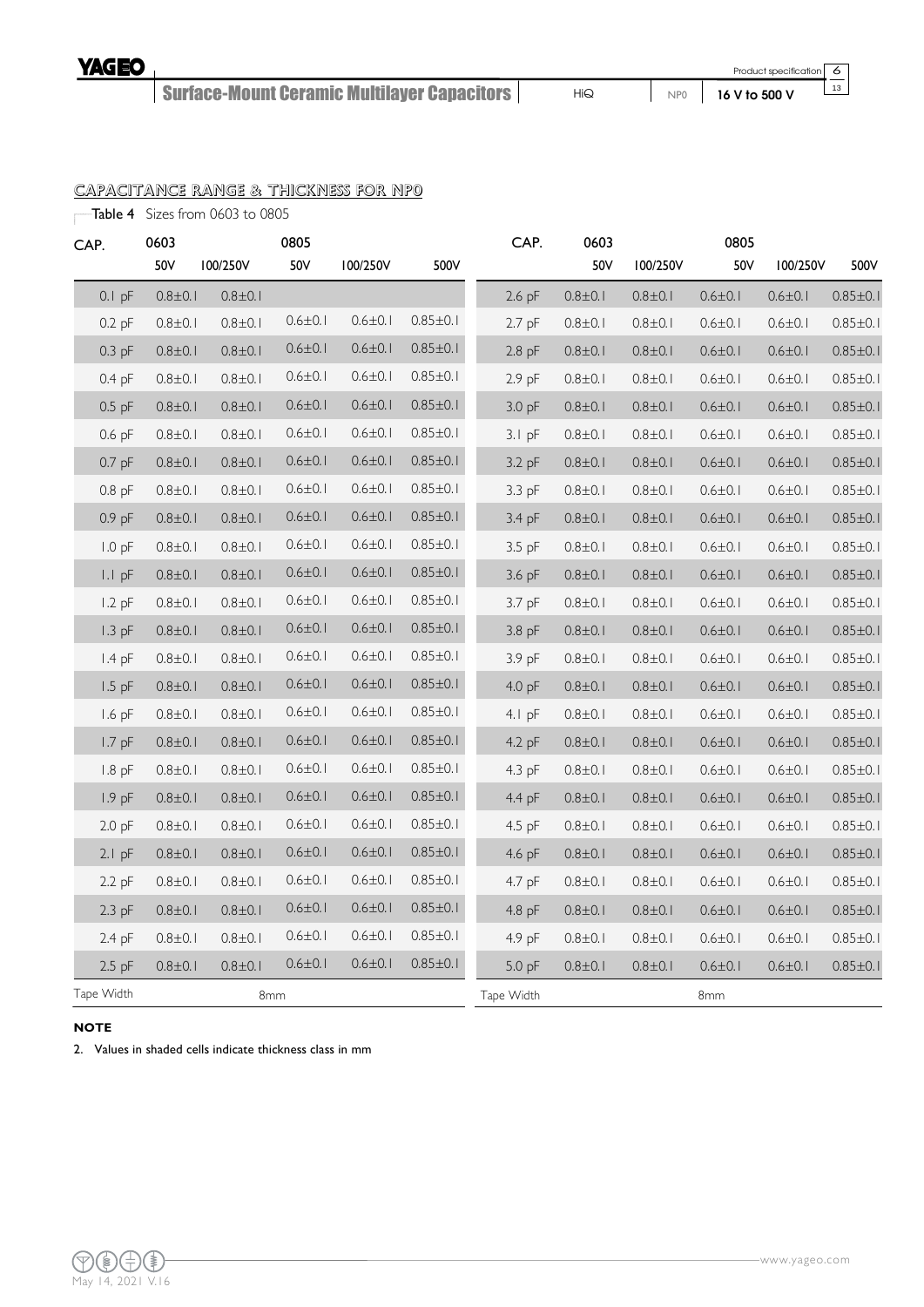HiQ NP0 **16 V to 500 V**

Product specification 7  $\overline{13}$ 

#### CAPACITANCE RANGE & THICKNESS FOR NP0

| CAP.       | 0603          |               | 0805          |               |                | CAP.       | 0603          |               | 0805          |               |                |
|------------|---------------|---------------|---------------|---------------|----------------|------------|---------------|---------------|---------------|---------------|----------------|
|            | 50V           | 100/250V      | 50V           | 100/250V      | 500V           |            | 50V           | 100/250V      | 50V           | 100/250V      | 500V           |
| $5.1$ pF   | $0.8 \pm 0.1$ | $0.8 + 0.1$   | $0.6 \pm 0.1$ | $0.6 \pm 0.1$ | $0.85 \pm 0.1$ | 8.2 pF     | $0.8 + 0.1$   | $0.8 \pm 0.1$ | $0.6 \pm 0.1$ | $0.6 \pm 0.1$ | $0.85 \pm 0.1$ |
| 5.2 pF     | $0.8 \pm 0.1$ | $0.8 \pm 0.1$ | $0.6 \pm 0.1$ | $0.6 \pm 0.1$ | $0.85 \pm 0.1$ | 8.3 pF     | $0.8 + 0.1$   | $0.8 \pm 0.1$ | $0.6 \pm 0.1$ | $0.6 \pm 0.1$ | $0.85 \pm 0.1$ |
| 5.3 pF     | $0.8 \pm 0.1$ | $0.8 \pm 0.1$ | $0.6 \pm 0.1$ | $0.6 \pm 0.1$ | $0.85 \pm 0.1$ | 8.4 pF     | $0.8 \pm 0.1$ | $0.8 \pm 0.1$ | $0.6 \pm 0.1$ | $0.6 \pm 0.1$ | $0.85 \pm 0.1$ |
| 5.4 pF     | $0.8 + 0.1$   | $0.8 + 0.1$   | $0.6 \pm 0.1$ | $0.6 \pm 0.1$ | $0.85 \pm 0.1$ | 8.5 pF     | $0.8 + 0.1$   | $0.8 + 0.1$   | $0.6 \pm 0.1$ | $0.6 \pm 0.1$ | $0.85 \pm 0.1$ |
| 5.5 pF     | $0.8 \pm 0.1$ | $0.8 \pm 0.1$ | $0.6 \pm 0.1$ | $0.6 \pm 0.1$ | $0.85 \pm 0.1$ | 8.6 pF     | $0.8 + 0.1$   | $0.8 \pm 0.1$ | $0.6 \pm 0.1$ | $0.6 \pm 0.1$ | $0.85 \pm 0.1$ |
| 5.6 pF     | $0.8 + 0.1$   | $0.8 + 0.1$   | $0.6 \pm 0.1$ | $0.6 \pm 0.1$ | $0.85 \pm 0.1$ | 8.7 pF     | $0.8 + 0.1$   | $0.8 + 0.1$   | $0.6 \pm 0.1$ | $0.6 \pm 0.1$ | $0.85 \pm 0.1$ |
| 5.7 pF     | $0.8 \pm 0.1$ | $0.8 \pm 0.1$ | $0.6 \pm 0.1$ | $0.6 \pm 0.1$ | $0.85 \pm 0.1$ | 8.8 pF     | $0.8 \pm 0.1$ | $0.8 \pm 0.1$ | $0.6 \pm 0.1$ | $0.6 \pm 0.1$ | $0.85 \pm 0.1$ |
| 5.8 pF     | $0.8 \pm 0.1$ | $0.8 + 0.1$   | $0.6 \pm 0.1$ | $0.6 \pm 0.1$ | $0.85 \pm 0.1$ | 8.9 pF     | $0.8 + 0.1$   | $0.8 + 0.1$   | $0.6 \pm 0.1$ | $0.6 \pm 0.1$ | $0.85 \pm 0.1$ |
| 5.9 pF     | $0.8 \pm 0.1$ | $0.8 + 0.1$   | $0.6 \pm 0.1$ | $0.6 \pm 0.1$ | $0.85 \pm 0.1$ | 9.0 pF     | $0.8 \pm 0.1$ | $0.8 \pm 0.1$ | $0.6 \pm 0.1$ | $0.6 \pm 0.1$ | $0.85 \pm 0.1$ |
| $6.0$ pF   | $0.8 + 0.1$   | $0.8 + 0.1$   | $0.6 \pm 0.1$ | $0.6 \pm 0.1$ | $0.85 \pm 0.1$ | $9.1$ pF   | $0.8 + 0.1$   | $0.8 + 0.1$   | $0.6 \pm 0.1$ | $0.6 \pm 0.1$ | $0.85 \pm 0.1$ |
| $6.1$ pF   | $0.8 \pm 0.1$ | $0.8 \pm 0.1$ | $0.6 \pm 0.1$ | $0.6 \pm 0.1$ | $0.85 \pm 0.1$ | 9.2 pF     | $0.8 \pm 0.1$ | $0.8 \pm 0.1$ | $0.6 \pm 0.1$ | $0.6 \pm 0.1$ | $0.85 \pm 0.1$ |
| 6.2 pF     | $0.8 + 0.1$   | $0.8 + 0.1$   | $0.6 \pm 0.1$ | $0.6 \pm 0.1$ | $0.85 \pm 0.1$ | 9.3 pF     | $0.8 + 0.1$   | $0.8 + 0.1$   | $0.6 \pm 0.1$ | $0.6 \pm 0.1$ | $0.85 \pm 0.1$ |
| $6.3$ pF   | $0.8 + 0.1$   | $0.8 \pm 0.1$ | $0.6 \pm 0.1$ | $0.6 \pm 0.1$ | $0.85 \pm 0.1$ | 9.4 pF     | $0.8 + 0.1$   | $0.8 \pm 0.1$ | $0.6 \pm 0.1$ | $0.6 \pm 0.1$ | $0.85 \pm 0.1$ |
| 6.4 pF     | $0.8 + 0.1$   | $0.8 + 0.1$   | $0.6 \pm 0.1$ | $0.6 \pm 0.1$ | $0.85 \pm 0.1$ | 9.5 pF     | $0.8 + 0.1$   | $0.8 + 0.1$   | $0.6 \pm 0.1$ | $0.6 \pm 0.1$ | $0.85 \pm 0.1$ |
| 6.5 pF     | $0.8 + 0.1$   | $0.8 + 0.1$   | $0.6 \pm 0.1$ | $0.6 \pm 0.1$ | $0.85 \pm 0.1$ | 9.6 pF     | $0.8 + 0.1$   | $0.8 + 0.1$   | $0.6 \pm 0.1$ | $0.6 \pm 0.1$ | $0.85 \pm 0.1$ |
| $6.6$ pF   | $0.8 \pm 0.1$ | $0.8 \pm 0.1$ | $0.6 \pm 0.1$ | $0.6 \pm 0.1$ | $0.85 \pm 0.1$ | 9.7 pF     | $0.8 \pm 0.1$ | $0.8 + 0.1$   | $0.6 \pm 0.1$ | $0.6 \pm 0.1$ | $0.85 \pm 0.1$ |
| 6.7 pF     | $0.8 + 0.1$   | $0.8 + 0.1$   | $0.6 \pm 0.1$ | $0.6 \pm 0.1$ | $0.85 \pm 0.1$ | 9.8 pF     | $0.8 + 0.1$   | $0.8 + 0.1$   | $0.6 \pm 0.1$ | $0.6 \pm 0.1$ | $0.85 \pm 0.1$ |
| 6.8 pF     | $0.8 + 0.1$   | $0.8 + 0.1$   | $0.6 \pm 0.1$ | $0.6 \pm 0.1$ | $0.85 \pm 0.1$ | 9.9 pF     | $0.8 + 0.1$   | $0.8 + 0.1$   | $0.6 \pm 0.1$ | $0.6 \pm 0.1$ | $0.85 \pm 0.1$ |
| 6.9 pF     | $0.8 + 0.1$   | $0.8 + 0.1$   | $0.6 \pm 0.1$ | $0.6 \pm 0.1$ | $0.85 \pm 0.1$ | 10pF       | $0.8 \pm 0.1$ | $0.8 \pm 0.1$ | $0.6 \pm 0.1$ | $0.6 \pm 0.1$ | $0.85 \pm 0.1$ |
| 7.0 pF     | $0.8 \pm 0.1$ | $0.8 \pm 0.1$ | $0.6 \pm 0.1$ | $0.6 \pm 0.1$ | $0.85 \pm 0.1$ | $12$ pF    | $0.8 + 0.1$   | $0.8 + 0.1$   | $0.6 \pm 0.1$ | $0.6 \pm 0.1$ | $0.85 \pm 0.1$ |
| $7.1$ pF   | $0.8 + 0.1$   | $0.8 + 0.1$   | $0.6 \pm 0.1$ | $0.6 \pm 0.1$ | $0.85 \pm 0.1$ | $15$ pF    | $0.8 + 0.1$   | $0.8 + 0.1$   | $0.6 \pm 0.1$ | $0.6 \pm 0.1$ | $0.85 \pm 0.1$ |
| 7.2 pF     | $0.8 \pm 0.1$ | $0.8 \pm 0.1$ | $0.6 \pm 0.1$ | $0.6 \pm 0.1$ | $0.85 \pm 0.1$ | 18pF       | $0.8 \pm 0.1$ | $0.8 \pm 0.1$ | $0.6 \pm 0.1$ | $0.6 \pm 0.1$ | $0.85 \pm 0.1$ |
| 7.3 pF     | $0.8 + 0.1$   | $0.8 + 0.1$   | $0.6 \pm 0.1$ | $0.6 \pm 0.1$ | $0.85 \pm 0.1$ | $22$ pF    | $0.8 + 0.1$   | $0.8 + 0.1$   | $0.6 \pm 0.1$ | $0.6 \pm 0.1$ | $0.85 \pm 0.1$ |
| 7.4 pF     | $0.8 \pm 0.1$ | $0.8 + 0.1$   | $0.6 \pm 0.1$ | $0.6 \pm 0.1$ | $0.85 \pm 0.1$ | 24pF       | $0.8 + 0.1$   | $0.8 + 0.1$   | $0.6 \pm 0.1$ | $0.6 \pm 0.1$ | $0.85 \pm 0.1$ |
| 7.5 pF     | $0.8 + 0.1$   | $0.8 + 0.1$   | $0.6 \pm 0.1$ | $0.6 \pm 0.1$ | $0.85 \pm 0.1$ | $27$ pF    | $0.8 + 0.1$   | $0.8 \pm 0.1$ | $0.6 \pm 0.1$ | $0.6 \pm 0.1$ | $0.85 \pm 0.1$ |
| 7.6 pF     | $0.8 + 0.1$   | $0.8 + 0.1$   | $0.6 \pm 0.1$ | $0.6 \pm 0.1$ | $0.85 \pm 0.1$ | 33 pF      | $0.8 + 0.1$   | $0.8 + 0.1$   | $0.6 \pm 0.1$ | $0.6 \pm 0.1$ | $0.85 \pm 0.1$ |
| 7.7 pF     | $0.8 + 0.1$   | $0.8 + 0.1$   | $0.6 \pm 0.1$ | $0.6 \pm 0.1$ | $0.85 \pm 0.1$ | 39 pF      | $0.8 + 0.1$   | $0.8 + 0.1$   | $0.6 \pm 0.1$ | $0.6 \pm 0.1$ | $0.85 \pm 0.1$ |
| 7.8 pF     | $0.8 + 0.1$   | $0.8 + 0.1$   | $0.6 \pm 0.1$ | $0.6 \pm 0.1$ | $0.85 \pm 0.1$ | 47 pF      | $0.8 + 0.1$   | $0.8 + 0.1$   | $0.6 \pm 0.1$ | $0.6 \pm 0.1$ | $0.85 \pm 0.1$ |
| 7.9 pF     | $0.8 \pm 0.1$ | $0.8 + 0.1$   | $0.6 \pm 0.1$ | $0.6 \pm 0.1$ | $0.85 \pm 0.1$ | 56 pF      | $0.8 + 0.1$   | $0.8 + 0.1$   | $0.6 \pm 0.1$ | $0.6 \pm 0.1$ | $0.85 \pm 0.1$ |
| 8.0 pF     | $0.8 \pm 0.1$ | $0.8 + 0.1$   | $0.6 \pm 0.1$ | $0.6 \pm 0.1$ | $0.85 \pm 0.1$ | 68 pF      | $0.8 + 0.1$   | $0.8 + 0.1$   | $0.6 \pm 0.1$ | $0.6 \pm 0.1$ | $0.85 \pm 0.1$ |
| 8.1 pF     | $0.8 + 0.1$   | $0.8 + 0.1$   | $0.6 \pm 0.1$ | $0.6 \pm 0.1$ | $0.85 \pm 0.1$ | 82 pF      | $0.8 + 0.1$   | $0.8 + 0.1$   | $0.6 \pm 0.1$ | $0.6 \pm 0.1$ |                |
| Tape Width |               |               | 8mm           |               |                | 100 pF     | $0.8 + 0.1$   | $0.8 + 0.1$   | $0.6 \pm 0.1$ | $0.6 \pm 0.1$ |                |
|            |               |               |               |               |                | Tape Width |               |               | 8mm           |               |                |

#### **NOTE**

Values in shaded cells indicate thickness class in mm

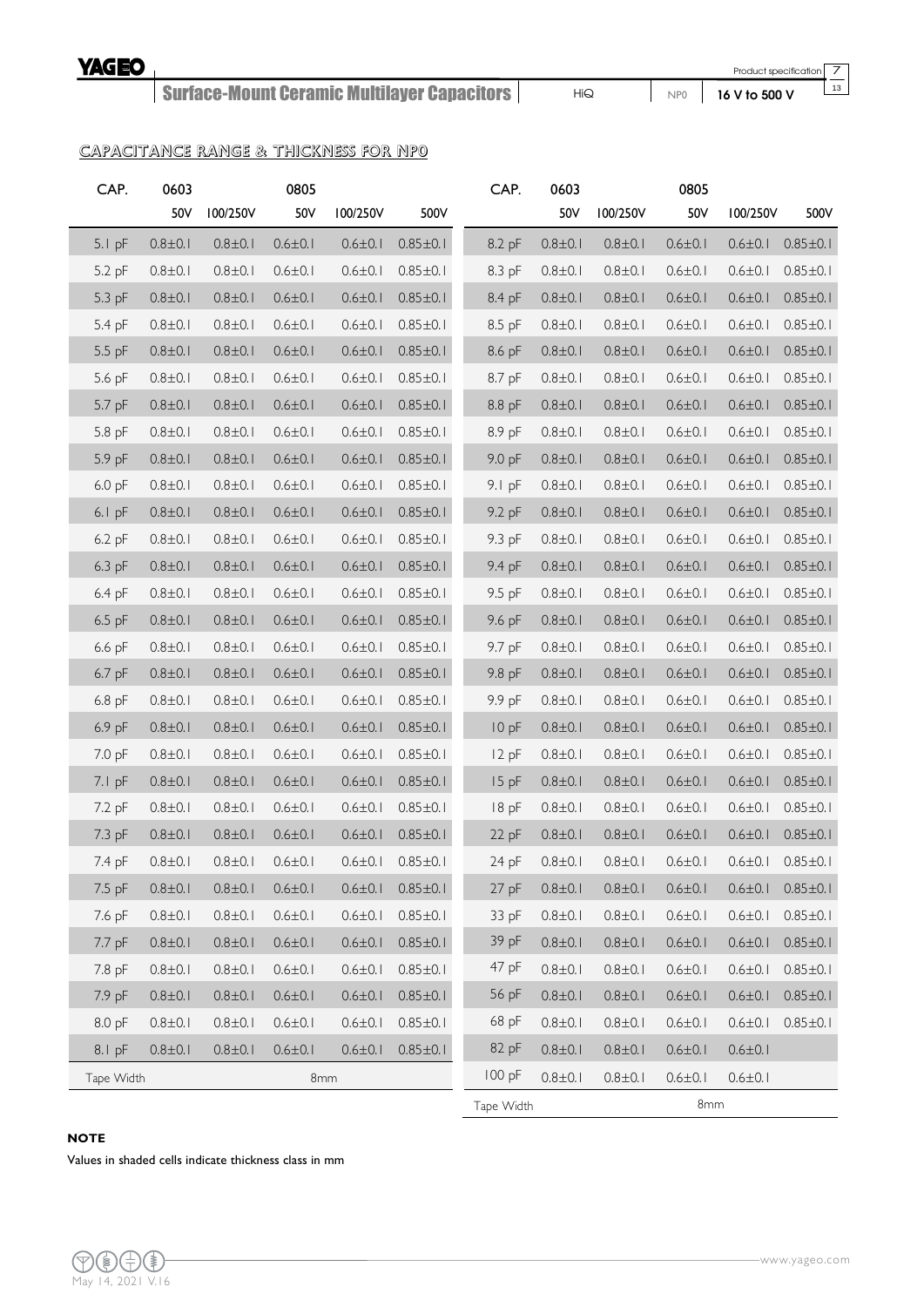

#### THICKNESS CLASSES AND PACKING QUANTITY

| — Table 5                  |                                           |                                               |          |                                    |          |                                     |                                  |
|----------------------------|-------------------------------------------|-----------------------------------------------|----------|------------------------------------|----------|-------------------------------------|----------------------------------|
| <b>SIZE</b><br><b>CODE</b> | <b>THICKNESS</b><br><b>CLASSIFICATION</b> | <b>TAPE WIDTH</b><br><b>OUANTITY PER REEL</b> | Paper/PE | Ø180 MM / 7 INCH<br><b>Blister</b> | Paper/PE | Ø330 MM / 13 INCH<br><b>Blister</b> | <b>QUANTITY</b><br>PER BULK CASE |
| 0201                       | $0.3 \pm 0.03$ mm                         | 8 mm                                          | 15,000   | $- - -$                            | 50,000   | $---$                               | $---$                            |
| 0402                       | $0.5 \pm 0.05$ mm                         | $8 \text{ mm}$                                | 10,000   | $\frac{1}{2}$                      | 50,000   | $- - -$                             | $---$                            |
| 0603                       | $0.8 \pm 0.1$ mm                          | $8 \text{ mm}$                                | 4.000    | $\frac{1}{2}$                      | 15,000   | $---$                               | $\frac{1}{2}$                    |
| 0805                       | $0.6 \pm 0.1$ mm                          | $8 \, \text{mm}$                              | 4,000    | $\frac{1}{2}$                      | 20,000   | $- - -$                             | ---                              |
| 0805                       | $0.85 \pm 0.1$ mm                         | $8 \, \text{mm}$                              | 4.000    | $---$                              | 15.000   | $- - -$                             | ---                              |

#### ELECTRICAL CHARACTERISTICS

#### **NP0 DIELECTRIC CAPACITORS; NISN TERMINATIONS**

Unless otherwise stated all electrical values apply at an ambient temperature of  $20 \pm 1$  °C, an atmospheric pressure of 86 to 106 kPa, and a relative humidity of 63 to 67%.

| Table 6                                   |                                                         |             |         |                                                                                         |                                      |                                   |  |  |
|-------------------------------------------|---------------------------------------------------------|-------------|---------|-----------------------------------------------------------------------------------------|--------------------------------------|-----------------------------------|--|--|
| <b>DESCRIPTION</b>                        |                                                         |             |         |                                                                                         |                                      | <b>VALUE</b>                      |  |  |
| Capacitance range                         |                                                         |             |         |                                                                                         |                                      | 0.1 pF to 100 pF                  |  |  |
| Capacitance tolerance                     |                                                         |             |         |                                                                                         |                                      |                                   |  |  |
|                                           | C < 10 pF                                               |             |         |                                                                                         | ±0.05 pF, ±0.1 pF, ±0.25 pF, ±0.5 pF |                                   |  |  |
|                                           | $C \ge 10 pF$                                           |             |         |                                                                                         |                                      | $\pm 1\%$ , $\pm 2\%$ , $\pm 5\%$ |  |  |
| Q value                                   |                                                         |             |         |                                                                                         |                                      |                                   |  |  |
|                                           | C < 30 pF                                               | $\leq 50$ V |         |                                                                                         |                                      | $Q \ge (400 + 20C)$               |  |  |
|                                           |                                                         | $\geq 100V$ |         |                                                                                         |                                      | $Q \ge (800 + 20C)$               |  |  |
|                                           |                                                         |             |         |                                                                                         |                                      | C: pF                             |  |  |
|                                           | $C \geq 30$ pF                                          | $\leq 50V$  |         |                                                                                         |                                      | $Q \ge 1000$                      |  |  |
|                                           |                                                         | $≥100V$     |         |                                                                                         |                                      | $Q \ge 1400$                      |  |  |
|                                           | Insulation resistance after 1 minute at $U_r$ (DC)      |             |         | $R_{ins} \geq 10$ G $\Omega$ or $R_{ins} \times C_r \geq 500$ seconds whichever is less |                                      |                                   |  |  |
|                                           | Maximum capacitance change as a function of temperature |             |         |                                                                                         |                                      |                                   |  |  |
| (temperature characteristic/coefficient): |                                                         |             |         |                                                                                         |                                      | $\pm 30$ ppm/°C                   |  |  |
| Operating temperature range:              |                                                         |             |         |                                                                                         |                                      | -55 °C to +125 °C                 |  |  |
| SOLDERING RECOMMENDATION                  |                                                         |             |         |                                                                                         |                                      |                                   |  |  |
| Table 7                                   |                                                         |             |         |                                                                                         |                                      |                                   |  |  |
| <b>SOLDERING</b>                          |                                                         | SIZE        |         |                                                                                         |                                      |                                   |  |  |
| <b>METHOD</b><br>Reflow                   |                                                         | 0201        | 0402    | 0603                                                                                    | 0805                                 |                                   |  |  |
| Wave                                      |                                                         | $\circ$     | $\circ$ | $\circ$                                                                                 | О                                    |                                   |  |  |
|                                           |                                                         | ---         | $---$   | $\circ$                                                                                 | $\circ$                              |                                   |  |  |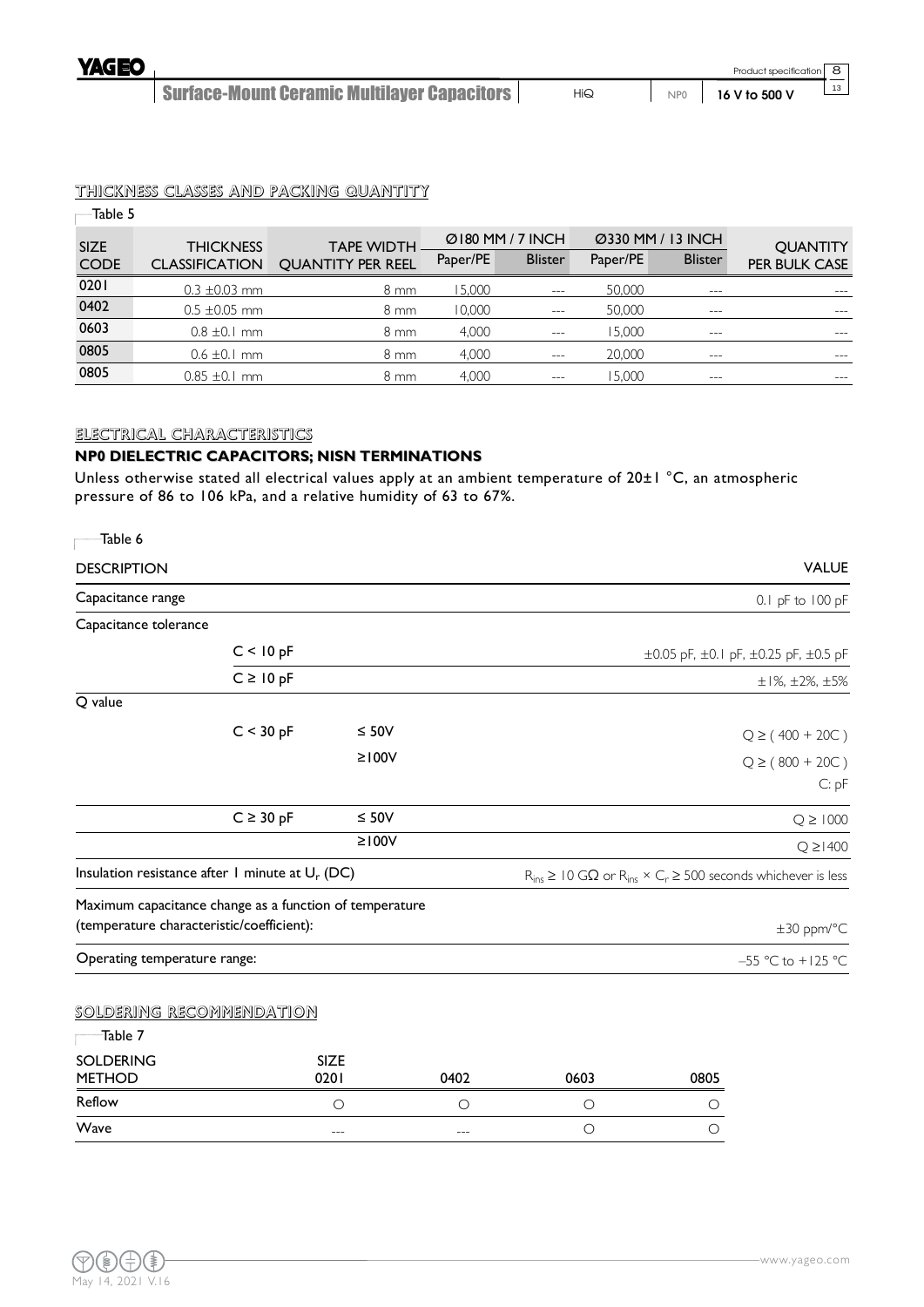**YAGEO** 

Surface-Mount Ceramic Multilayer Capacitors

9 13

#### TESTS AND REQUIREMENTS

| Table 8                                           |                     |       | Test procedures and requirements                                                                                                                                           |                                  |  |  |  |  |  |  |  |
|---------------------------------------------------|---------------------|-------|----------------------------------------------------------------------------------------------------------------------------------------------------------------------------|----------------------------------|--|--|--|--|--|--|--|
| <b>TEST</b>                                       | <b>TEST METHOD</b>  |       | <b>PROCEDURE</b>                                                                                                                                                           | <b>REQUIREMENTS</b>              |  |  |  |  |  |  |  |
| Mounting                                          | IEC 60384-<br>21/22 | 4.3   | The capacitors may be mounted on printed-circuit boards or<br>ceramic substrates                                                                                           | No visible damage                |  |  |  |  |  |  |  |
| Visual<br>inspection<br>and<br>dimension<br>check |                     | 4.4   | Any applicable method using $\times$ 10 magnification                                                                                                                      | In accordance with specification |  |  |  |  |  |  |  |
| Capacitance                                       |                     | 4.5.1 | Class 1:<br>$f = 1$ MHz for $C \le 1$ nF, measuring at voltage $1$ V <sub>rms</sub> at 20 °C<br>$f = 1$ KHz for C > 1 nF, measuring at voltage 1 V <sub>rms</sub> at 20 °C | Within specified tolerance       |  |  |  |  |  |  |  |
| Q value                                           |                     | 4.5.2 | Class I:<br>$f = 1$ MHz for $C \le 1$ nF, measuring at voltage $1$ V <sub>rms</sub> at 20 °C<br>$f = 1$ KHz for C > 1 nF, measuring at voltage 1 V <sub>rms</sub> at 20 °C | In accordance with specification |  |  |  |  |  |  |  |
| Insulation<br>resistance                          |                     | 4.5.3 | At $U_r$ (DC) for 1 minute                                                                                                                                                 | In accordance with specification |  |  |  |  |  |  |  |

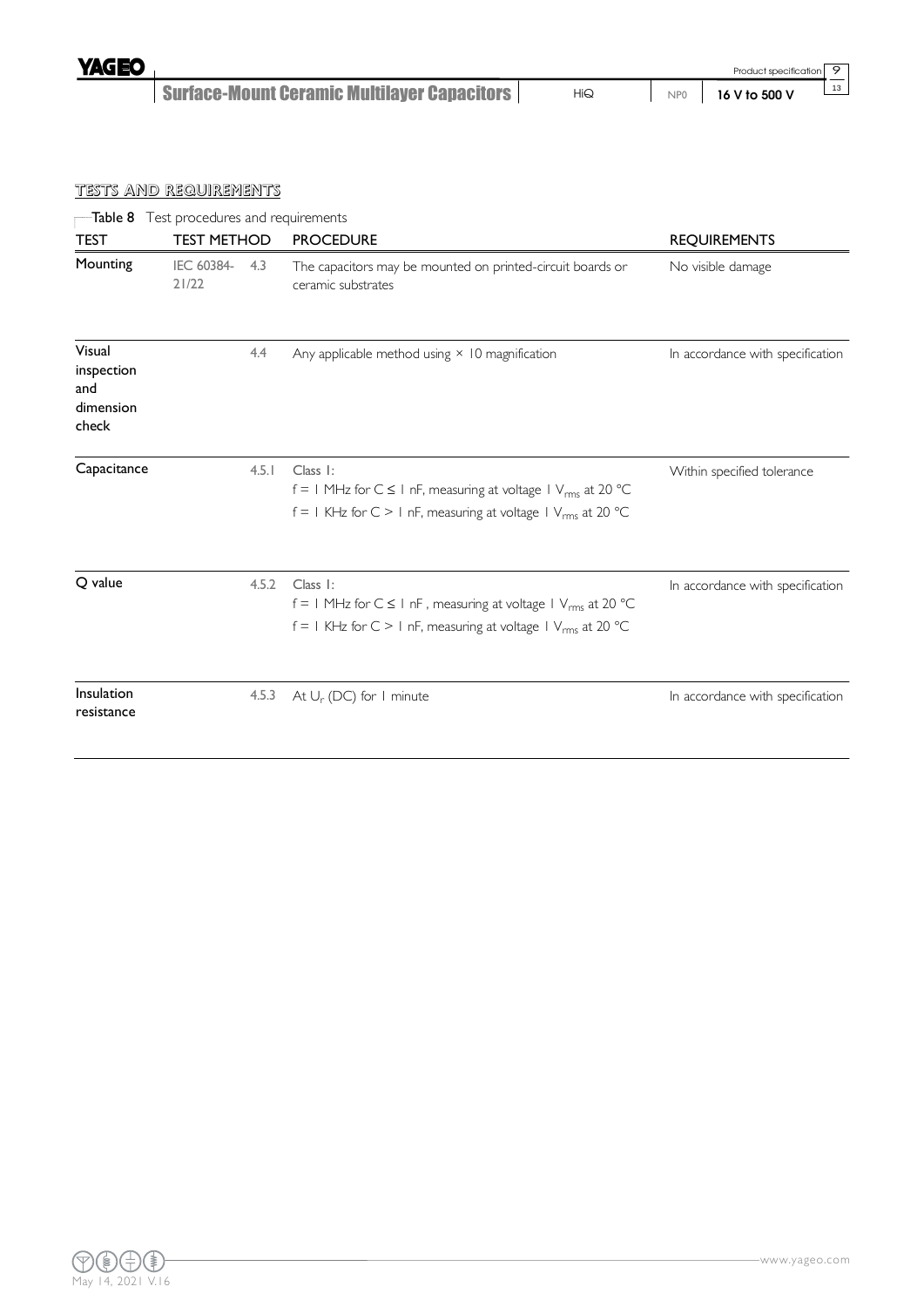

| <b>TEST</b>                                                              | <b>TEST METHOD</b> | <b>PROCEDURE</b>                                                                                                                                                                                                                                                                                                                                                                                                                       | <b>REQUIREMENTS</b>                                                                                                     |  |
|--------------------------------------------------------------------------|--------------------|----------------------------------------------------------------------------------------------------------------------------------------------------------------------------------------------------------------------------------------------------------------------------------------------------------------------------------------------------------------------------------------------------------------------------------------|-------------------------------------------------------------------------------------------------------------------------|--|
| Temperature<br>coefficient                                               | 4.6                | Capacitance shall be measured by the steps shown in the<br>following table.<br>The capacitance change should be measured after 5 min at<br>each specified temperature stage.                                                                                                                                                                                                                                                           | Class I:<br>$\Delta$ C/C: $\pm$ 30ppm                                                                                   |  |
|                                                                          |                    | Step<br>Temperature(°C)<br>$25 + 2$<br>a<br>$\mathsf b$<br>Lower temperature±3°C<br>25±2<br>$\mathsf C$<br>d<br>Upper Temperature±2°C<br>$25 + 2$<br>e<br>$(1)$ Class I<br>Temperature Coefficient shall be calculated from the<br>formula as below<br>Temp, Coefficient = $\frac{C2 - C1}{C1 \times AT} \times 10^6$ [ppm/°C]<br>CI: Capacitance at step c<br>C2: Capacitance at 125°C<br>$\Delta T$ : $100^{\circ}$ C (=125°C -25°C) |                                                                                                                         |  |
| Adhesion                                                                 | 4.7                | A force applied for 10 seconds to the line joining the<br>terminations and in a plane parallel to the substrate                                                                                                                                                                                                                                                                                                                        | Force<br>size $\geq$ 0603: 5N<br>$size = 0402: 2.5N$<br>$size = 0201:1N$                                                |  |
| Bond<br>4.8<br>strength of<br>plating on end<br>$5 \, \text{mm}$<br>face |                    | Mounting in accordance with IEC 60384-22 paragraph 4.3<br>Conditions: bending I mm at a rate of I mm/s, radius jig                                                                                                                                                                                                                                                                                                                     | No visible damage<br>$\Delta C/C$<br>NP0: within ±1% or 0.5 pF<br>whichever is greater                                  |  |
| <b>ESR</b>                                                               |                    | Measuring frequency: $1 \pm 0.2$ GHz at room temperature.                                                                                                                                                                                                                                                                                                                                                                              | $0.2pF \le C \le 1pF : 350m\Omega / C$ max<br>IpF < $C \le 5pF : 300m\Omega$ max<br>$5pF < C \le 10pF : 250m\Omega$ max |  |

Measuring frequency: 500 ± 50MHz at room temperature. 10pF < C ≤ 100pF :400mΩ max

C : Nominal cap (pF)

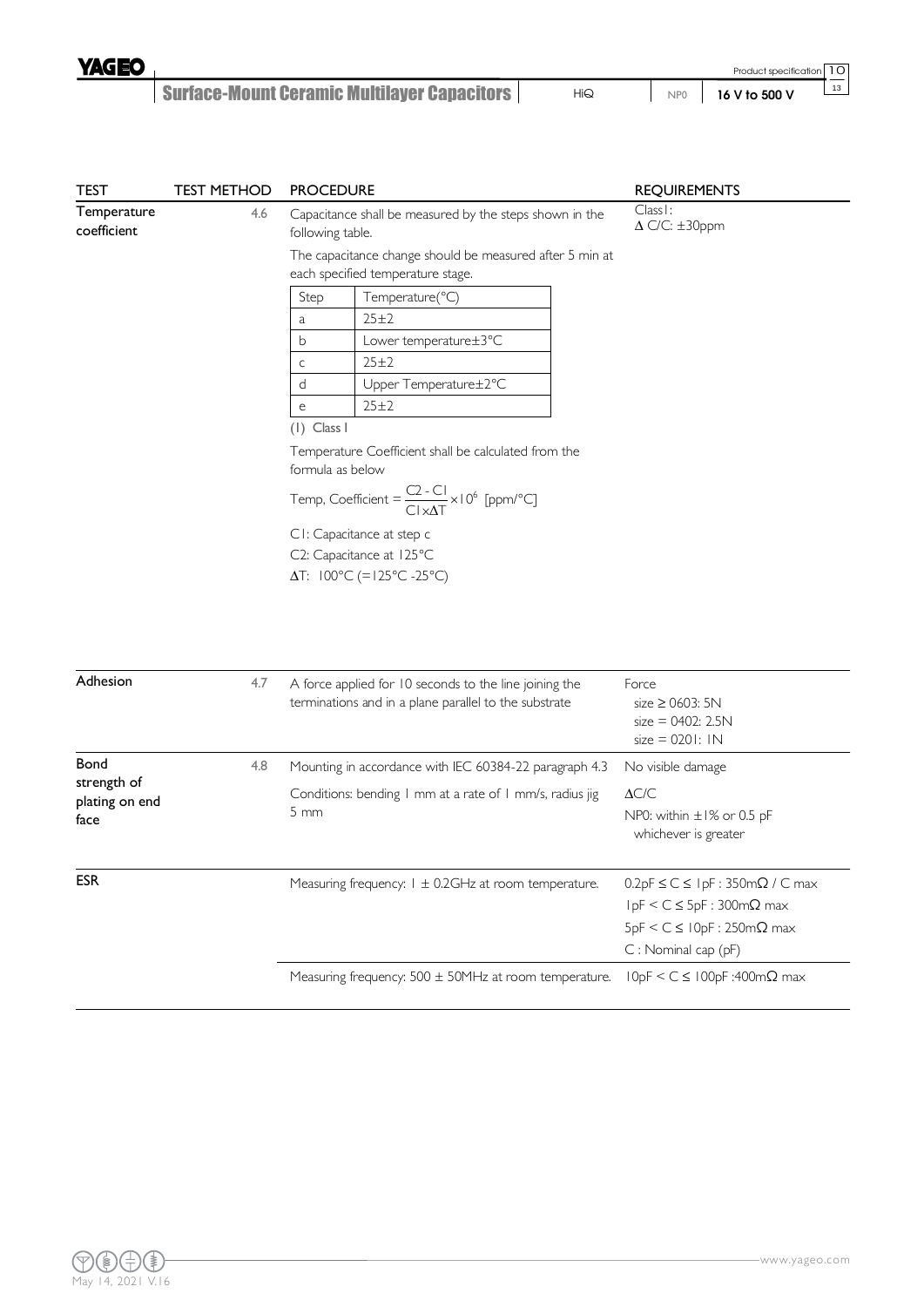

|  | Product specification   1 |  |
|--|---------------------------|--|
|  | 16 V to 500 V             |  |
|  |                           |  |

| <b>TEST</b>                     | <b>TEST METHOD</b>  |      | <b>PROCEDURE</b>                                                                                                                                                                                          | <b>REQUIREMENTS</b>                                                                               |  |
|---------------------------------|---------------------|------|-----------------------------------------------------------------------------------------------------------------------------------------------------------------------------------------------------------|---------------------------------------------------------------------------------------------------|--|
| Resistance to<br>soldering heat | IEC 60384-<br>21/22 | 4.9  | Precondition: 150 +0/-10 °C for 1 hour, then keep for 24<br>$\pm$   hours at room temperature                                                                                                             | Dissolution of the end face plating shall<br>not exceed 25% of the length of the<br>edge concemed |  |
|                                 |                     |      | Preheating: for size $\leq$ 1206: 120 °C to 150 °C for 1 minute<br>Preheating: for size $>1206$ : 100 °C to 120 °C for 1 minute<br>and 170 °C to 200 °C for 1 minute                                      | $\Delta C/C$                                                                                      |  |
|                                 |                     |      | Solder bath temperature: 260 ±5 °C<br>Dipping time: $10 \pm 0.5$ seconds                                                                                                                                  | NP0: within $\pm 0.5\%$ or 0.5 pF<br>whichever is greater                                         |  |
|                                 |                     |      | Recovery time: $24 \pm 2$ hours                                                                                                                                                                           |                                                                                                   |  |
|                                 |                     |      |                                                                                                                                                                                                           | Q value within initial specified value<br>R <sub>ins</sub> within initial specified value         |  |
| Solderability                   |                     | 4.10 | Preheated the temperature of 80 °C to 140 °C and<br>maintained for 30 seconds to 60 seconds.                                                                                                              | The solder should cover over 95% of<br>the critical area of each termination                      |  |
|                                 |                     |      | Test conditions for lead containing solder alloy                                                                                                                                                          |                                                                                                   |  |
|                                 |                     |      | Temperature: 235 ±5 °C<br>Dipping time: $2 \pm 0.2$ seconds<br>Depth of immersion: 10 mm<br>Alloy Composition: 60/40 Sn/Pb                                                                                |                                                                                                   |  |
|                                 |                     |      | Number of immersions: I                                                                                                                                                                                   |                                                                                                   |  |
|                                 |                     |      | Test conditions for lead-free containing solder alloy<br>Temperature: 245 ±5 °C<br>Dipping time: $3 \pm 0.3$ seconds<br>Depth of immersion: 10 mm<br>Alloy Composition: SAC305<br>Number of immersions: I |                                                                                                   |  |
| Rapid change<br>of              |                     | 4.11 | Preconditioning;<br>150 +0/-10 °C for 1 hour, then keep for                                                                                                                                               | No visual damage                                                                                  |  |
| temperature                     |                     |      | $24 \pm 1$ hours at room temperature                                                                                                                                                                      | $\Delta C/C$                                                                                      |  |
|                                 |                     |      | 5 cycles with following detail:<br>30 minutes at lower category temperature<br>30 minutes at upper category temperature                                                                                   | NP0: within $\pm 1\%$ or 1 pF<br>whichever is greater                                             |  |
|                                 |                     |      | Recovery time $24 \pm 2$ hours                                                                                                                                                                            | Q value meet initial specified value<br>R <sub>ins</sub> meet initial specified value             |  |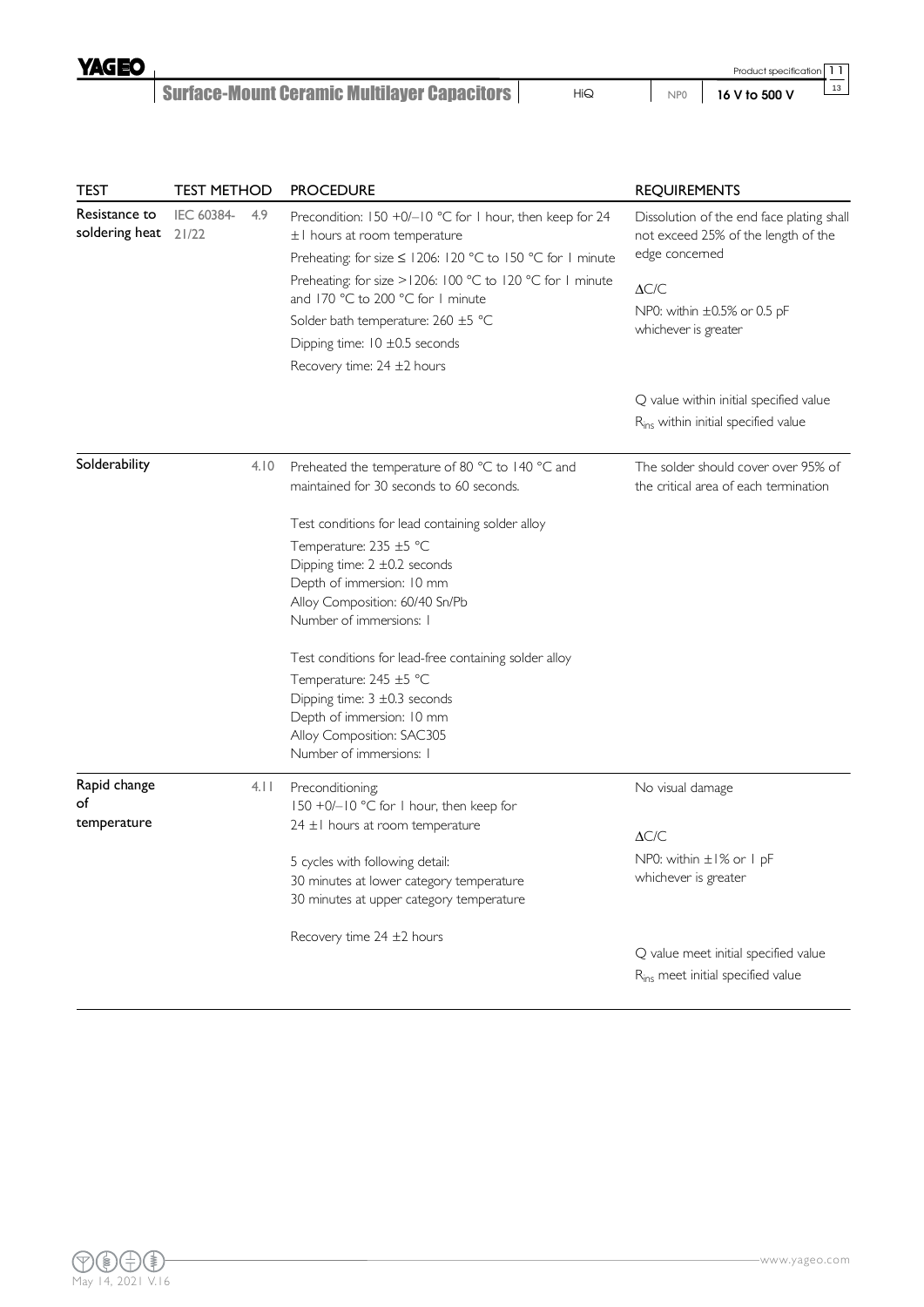

13

| <b>TEST</b>                  | <b>TEST METHOD</b>  |      | <b>PROCEDURE</b>                                                                                                                                                                                                                                                                                                                                                                                                                                                                                                                                                                    | <b>REQUIREMENTS</b>                                                                                                                                                                                                                                                                                      |
|------------------------------|---------------------|------|-------------------------------------------------------------------------------------------------------------------------------------------------------------------------------------------------------------------------------------------------------------------------------------------------------------------------------------------------------------------------------------------------------------------------------------------------------------------------------------------------------------------------------------------------------------------------------------|----------------------------------------------------------------------------------------------------------------------------------------------------------------------------------------------------------------------------------------------------------------------------------------------------------|
| Damp heat<br>with $U_r$ load | IEC 60384-<br>21/22 | 4.13 | I. Preconditioning, class 2 only:<br>150 +0/-10 °C /1 hour, then keep for<br>$24 \pm 1$ hour at room temp<br>2. Initial measure:<br>Spec: refer to initial spec C<br>3. Damp heat test:<br>500 $\pm$ 12 hours at 40 $\pm$ 2 °C;<br>90 to 95% R.H. 1.0 $U_r$ applied<br>4. Recovery:<br>Class 1: 6 to 24 hours<br>5. Final measure: C<br>P.S. If the capacitance value is less than the minimum value<br>permitted, then after the other measurements have been<br>made the capacitor shall be preconditioned according to<br>"IEC 60384 4.1" and then the requirement shall be met. | No visual damage after recovery<br>$\Delta C/C$<br>NP0: within ±7.5% or 0.75pF<br>whichever is greater<br>Q value:<br>$\geq$ 30pF: Q $\geq$ 200<br>≤30pF: $Q \ge 100+10C/3$<br>IR:<br>$NP0: \geq 500 M\Omega$ or $R_{ins} \times C_r \geq 25s$<br>whichever is less                                      |
| Endurance                    |                     | 4.14 | I. Preconditioning, class 2 only:<br>150 +0/-10 °C /1 hour, then keep for<br>$24 \pm 1$ hour at room temp<br>2. Initial measure:<br>Spec: refer to initial spec C<br>3. Endurance test:<br>Temperature: NP0: 125 °C<br>Specified stress voltage applied for 1,000 hours:<br>Applied 2.0 x Ur for 16V to 100V product.<br>Applied $1.5 \times Ur$ for 200V to 250V product.<br>4. Recovery time: $24 \pm 2$ hours<br>5. Final measure: C                                                                                                                                             | No visual damage<br>$\Delta C/C$<br>NP0: within ±3% or 0.3pF<br>whichever is greater<br>Q value:<br>$\geq$ 30 <sub>pF</sub> : Q $\geq$ 350<br>10pF to 30pF: Q ≥ 275+5C/2<br>$≤$   0pF: Q $≥$ 200+   0C<br>NP0: $\geq$ 1,000 M $\Omega$ or R <sub>ins</sub> $\times$ C <sub>r</sub> $\geq$ 50 $\Omega$ .F |
|                              |                     |      | P.S. If the capacitance value is less than the minimum value<br>permitted, then after the other measurements have been<br>made the capacitor shall be preconditioned according to<br>"IEC 60384 4.1" and then the requirement shall be met.                                                                                                                                                                                                                                                                                                                                         | whichever is less                                                                                                                                                                                                                                                                                        |
| Voltage proof                | IEC 60384-1         | 4.6  | Specified stress voltage applied for I minute<br>$U_r \leq 100$ V: series applied 2.5 $U_r$<br>$100 \text{ V} < U_r \le 200 \text{ V}$ series applied (1.5 $U_r$ + 100)<br>200 V < $U_r \le 500$ V series applied (1.3 $U_r$ + 100)<br>$U_r$ > 500 V: 1.3 $U_r$<br>l: 7.5 mA                                                                                                                                                                                                                                                                                                        | No breakdown or flashover                                                                                                                                                                                                                                                                                |